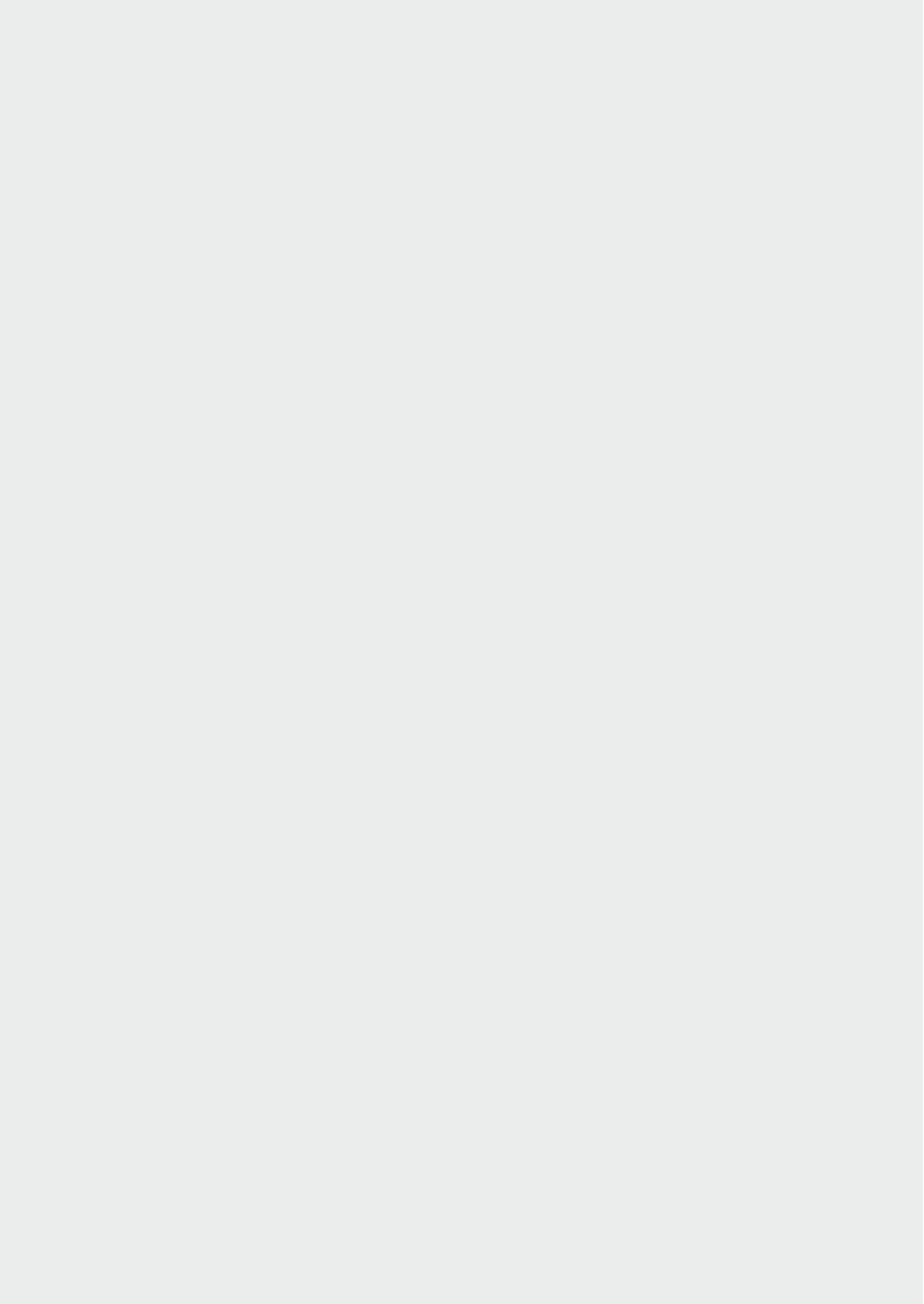| <b>Table of</b><br><b>Contents</b> | <b>Preface</b>                      | $\overline{4}$           |
|------------------------------------|-------------------------------------|--------------------------|
|                                    | 1<br>Why 6G Spectrum                | 5                        |
|                                    | 2 Concept of 6G Spectrum            | $\overline{7}$           |
|                                    | 3 Candidate Bands                   | 10 <sup>°</sup>          |
|                                    | High-band "24-300 GHz"<br>3.1       | $\overline{\mathcal{H}}$ |
|                                    | Sub-THz band "92-300 GHz"           | $\overline{\mathcal{H}}$ |
|                                    | mmWave band "24-92 GHz"             | 14                       |
|                                    | 3.2 Mid-band "1-24 GHz"             | 15                       |
|                                    | Upper mid-band "7-24 GHz"           | 16                       |
|                                    | Lower mid-band "I-7 GHz"            | 17                       |
|                                    | 3.3 Low-band "Below 1 GHz"          | 18                       |
|                                    | 4 Timeline for 6G Spectrum          | 19                       |
|                                    | 5 Approach for Securing 6G Spectrum | 20                       |
|                                    | <b>6 Concluding Remarks</b>         | 23                       |
|                                    | <b>References</b>                   | 24                       |
|                                    | <b>Abbreviations</b>                | 25                       |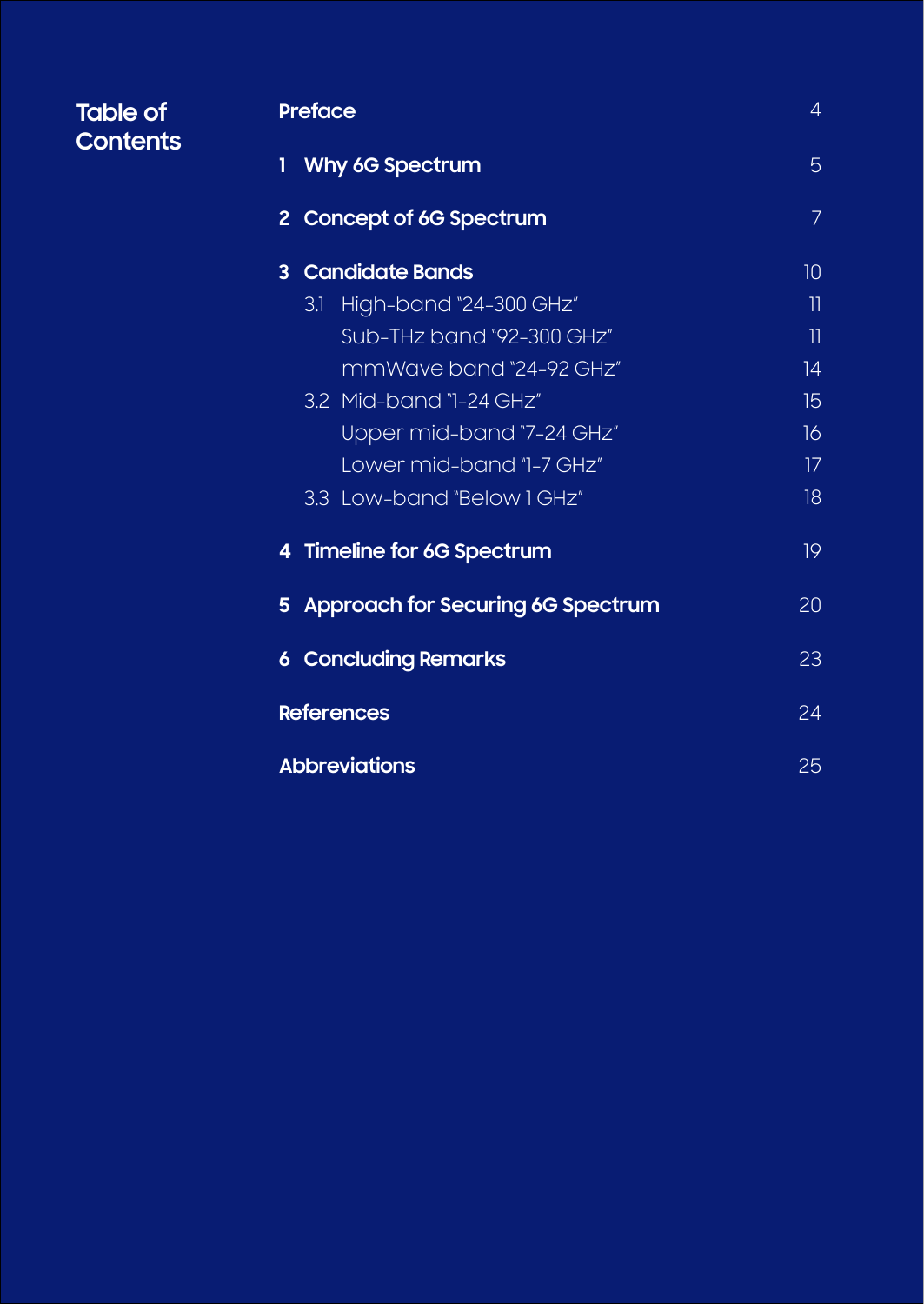## **Preface**

Expanding the boundaries of what is possible in spectrum has been our passion at Samsung. The mobile industry has continued to defy the doubters and demonstrated that mobile technologies are technically and commercially feasible in higher and higher frequency ranges. As we embark on 6G, the next generation of mobile communications, the mobile industry will once again explore new frontiers and push the boundaries and capabilities of mobile technologies in the low, mid and high bands.

Extending the art of the possible is what we do at Samsung. Sub-THz is a new frontier of exploration as we try to understand what is possible in addition to the low, mid and high bands, as the industry develops 6G targeting initial deployments around the year 2030 onwards. In this 6G spectrum journey, Samsung looks forward to working with industry, regulators and academia from around the world to help realize the global 6G vision and bring benefits to the world's citizens and environment.

6G is facing a formidable challenge to be significantly greater than evolved 5G, serving 7 billion citizens in all locations around the world as well as 500 billion devices and things [1]. To do this will require new spectrum from sub-1 GHz to sub-THz, in addition to the continued reuse of existing spectrum in the low, mid and high bands. Global cooperation will also be required to develop and realize the spectrum vision.

With the commencement of 5G commercialization, administrations, regional research projects, industry, academia, etc. are now embarking on their research for 6G. This research is targeting 6G to be born with initial deployments around the year 2030.

Samsung Research has published the 6G vision white paper entitled "6G, The Next Hyper-Connected Experience for All." [2],<sup>1</sup> where we presented our vision that 6G will provide an ultimate experience for all through hyper-connectivity involving humans and everything. As a follow-up of the vision white paper, we in this white paper explore how to enable 6G to be realized around 2030 from a spectrum's perspective.

<sup>1</sup> Available at https://news.samsung.com/global/samsungs-6g-white-paper-lays-out-the-companys-visionfor-the-next-generation-of-communications-technology, July 2020.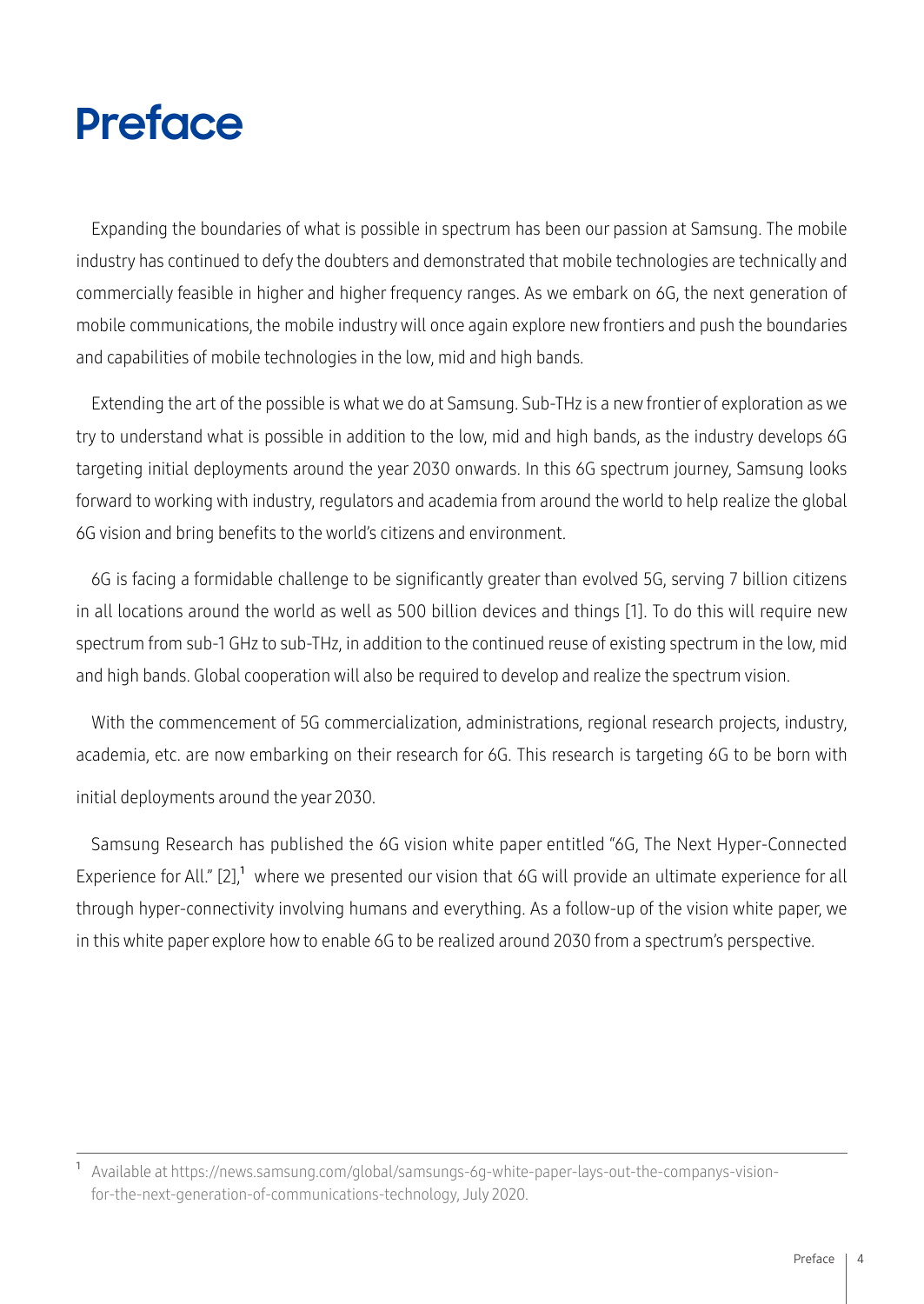### **1 Why 6G Spectrum**

6G spectrum should be ready before 2030 to support 6G commercialization around 2030.

Hundreds of MHz to tens of GHz bandwidth are required to fulfill the increasing performance requirements of 6G, e.g., tens of GHz bandwidth are required to realize up to 1 Tbps data rate for enabling some ultimate experience services.

Mobile communication systems have evolved over multiple generations from 3G to 5G with a new technology generation around every 10 years. Early commercialization of 6G could happen before 2030, while massive commercialization may begin to occur around 2030. In order to realize 6G commercialization around 2030, spectrum should be ready before 2030.

Each generation has taken a big step forward and introduced significant new technologies in order to increase the performance of networks and devices to support the constantly enriched services.

Representative usage scenarios of 5G services, i.e., enhanced mobile broadband (eMBB), ultra-reliable and low latency communications (URLLC), and massive machine-type communications (mMTC) will continue to improve as they move towards 6G. New services will emerge due to advances in communications as well as other technologies in the area of sensing, imaging, displays, and AI. Those new services, such as truly immersive extended reality (XR), high-fidelity mobile hologram, and digital replica etc., will be introduced through hyper-connectivity involving humans and everything and provide the ultimate multimedia experience. All of them will be enabled by 6G.

The challenge of wireless capacity always exists and drives to increase performance from 3G.<sup>2</sup> Performance targets for 6G are currently under study to enable ultimate experience services such as truly immersive XR, high-fidelity mobile hologram and digital replica, which may require data rates in the range of up to 1 Tbps [2].<sup>3</sup> Accordingly, hundreds of MHz to tens of GHz spectrum are required to fulfil the performance requirements of the network.

To realize the full experience of 6G, the spectrum should cover a range of frequencies to facilitate enhanced coverage as well as enhanced capacity. Various applications and services require access to the spectrum in low, mid and high bands. The existing bands below 6 GHz currently used by 2G/3G/4G/5G are optimal for coverage, and could be re-farmed to be utilized for 6G.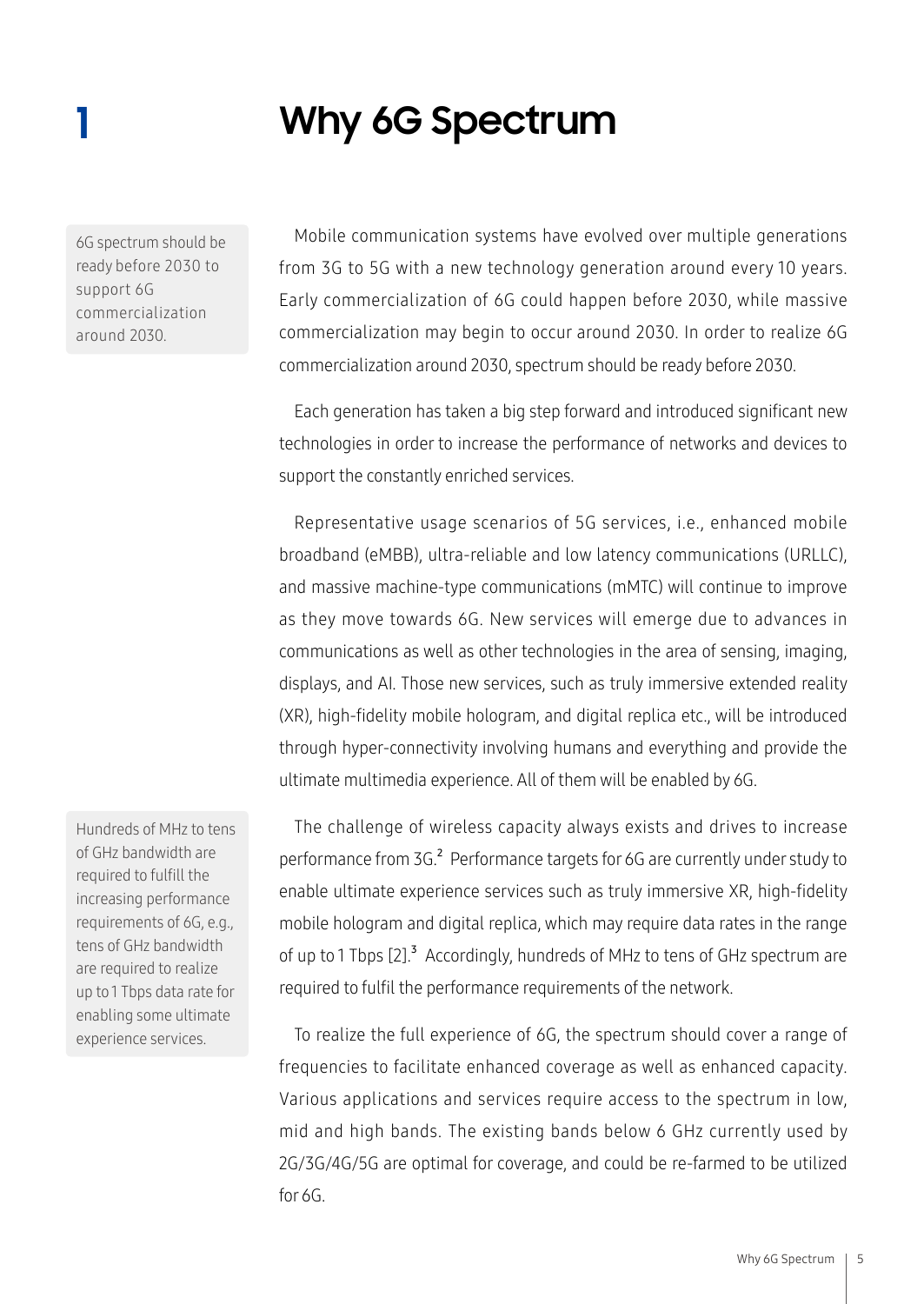Spectrum for 6G will be required in low, mid and high bands, especially the new spectrum in midband and sub-THz band.

With the 6G vision, new spectrum is necessary as we could foresee that the current spectrum in low, mid and high bands will not be sufficient to meet all of the 6G capacity demands. Therefore, additional and new spectrum in the midband will be required. The new spectrum area, also known as sub-THz, with its enormous available bandwidth, will also play a vital role in 6G spectrum exploration.

- <sup>3</sup> 1 Tbps could be achievable based on technical assumptions such as
	- 62.5 GHz bandwidth with 256 QAM and MIMO rank-2 ideally, while the required bandwidth becomes 83 GHz assuming 25% overhead
	- 25 GHz bandwidth with 1024 QAM and MIMO rank-4 ideally, while the required bandwidth becomes 33.3 GHz assuming 25% overhead
	- 22.8 GHz bandwidth with 2048 QAM and MIMO rank-4 ideally, while the required bandwidth becomes 30.4 GHz assuming 25% overhead

<sup>&</sup>lt;sup>2</sup> 3G is designed to achieve up to 2 Mbps as defined in Recommendations ITU-R M.687 and M.816, 4G is designed to achieve up to 1 Gbps as defined in Recommendation ITU-R M.1645, and 5G is designed to achieve up to 20 Gbps as defined in Recommendation ITU-R M.2083.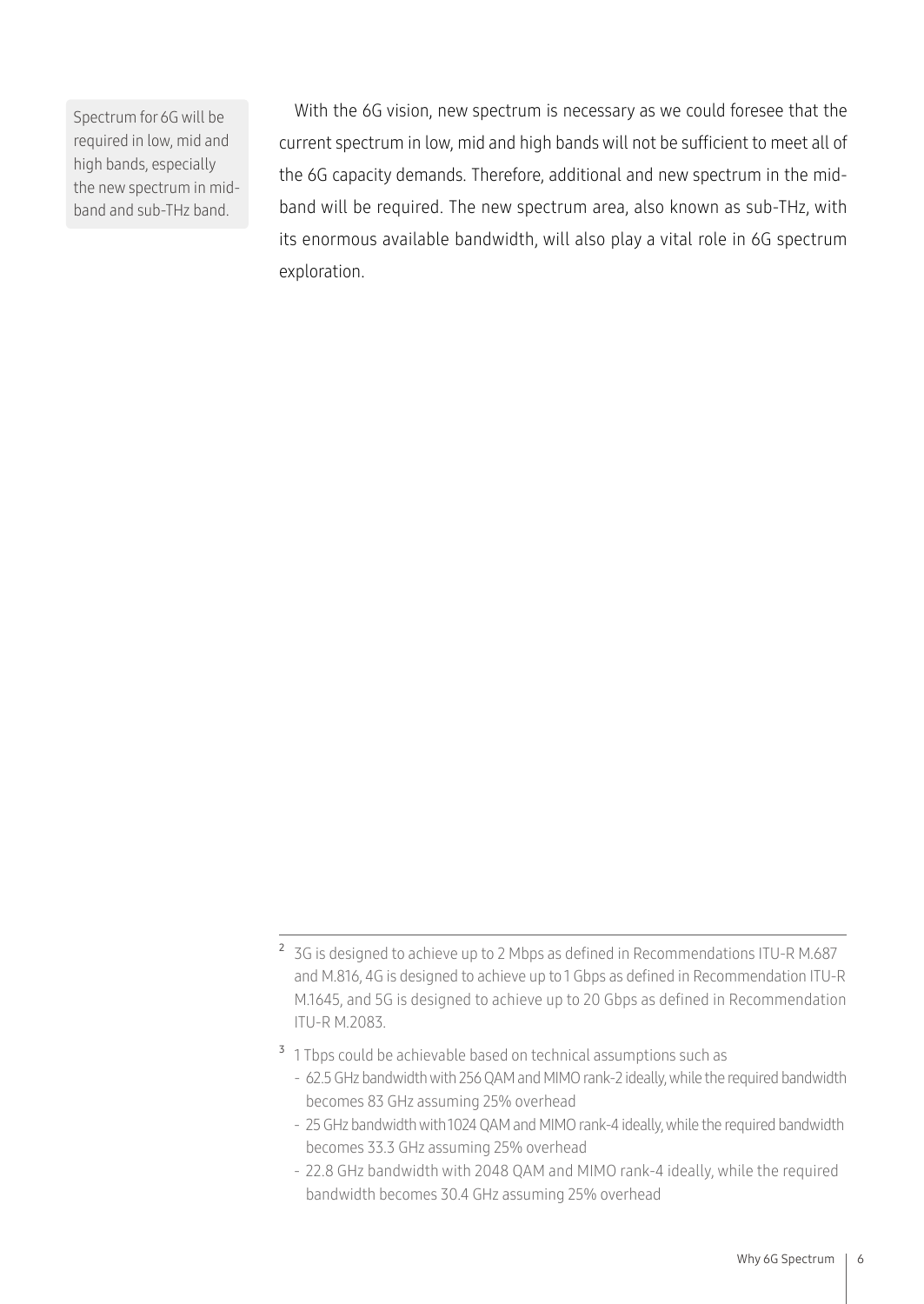### **2 Concept of 6G Spectrum**

As addressed in Section 1, it is clear that 6G spectrum requires all frequency ranges from low to high bands.

Through this white paper, as an initial step to design the 6G spectrum concept, three groups of bands, i.e., low, mid and high bands are defined as shown in Figure 1.

- Low-Band: Frequency range below 1 GHz is to emphasize the spectrum . requirement for extremely large area and deep indoor coverage of the network.
- Mid-Band: Frequency range from 1 GHz to 24 GHz taking into account the following.

1) the band from 1 GHz to 7 GHz, generally called mid-band today,

- 2) the need for extension of mid-band up to 24 GHz,
- 3) various rulemaking processes,<sup>4</sup>
- 4) discussion progress in mobile industry-based organizations such as 3GPP and GSA, and
- 5) IMT bands identification and candidate bands being studied in ITU-R.<sup>5</sup>
- High-Band: The upper boundary needs to be extended beyond that for 5G, so that the frequency range 24-300 GHz is grouped as high-band. In addition, this frequency range can consist of two sub-frequency ranges, i.e., the mmWave band (24-92 GHz) to be used as an important band not only for 5G but also for 6G and the sub-THz band (92-300 GHz) as a new frontier band for 6G. It is noted that this white paper focuses on the sub-THz band up to 300 GHz at this stage, while we expect that the full range of terahertz spectrum up to 3 THz could be considered in future.

<sup>4</sup> An example is available at https://www.fcc.gov/document/fcc-seeks-commentmaximizing-efficient-use-12-ghz-band.

<sup>5</sup> International Mobile Telecommunication (IMT) is the generic term used by the ITU to designate broadband mobile systems. It encompasses IMT series such as IMT-2000, IMT-Advanced and IMT-2020 which are called 3G, 4G and 5G respectively in the market. WRC has identified specific frequency bands for the deployment of IMT systems in general (i.e., identification as IMT band). In general, IMT bands have been identified among frequency bands allocated to Mobile Service defined in ITU-R Radio Regulations.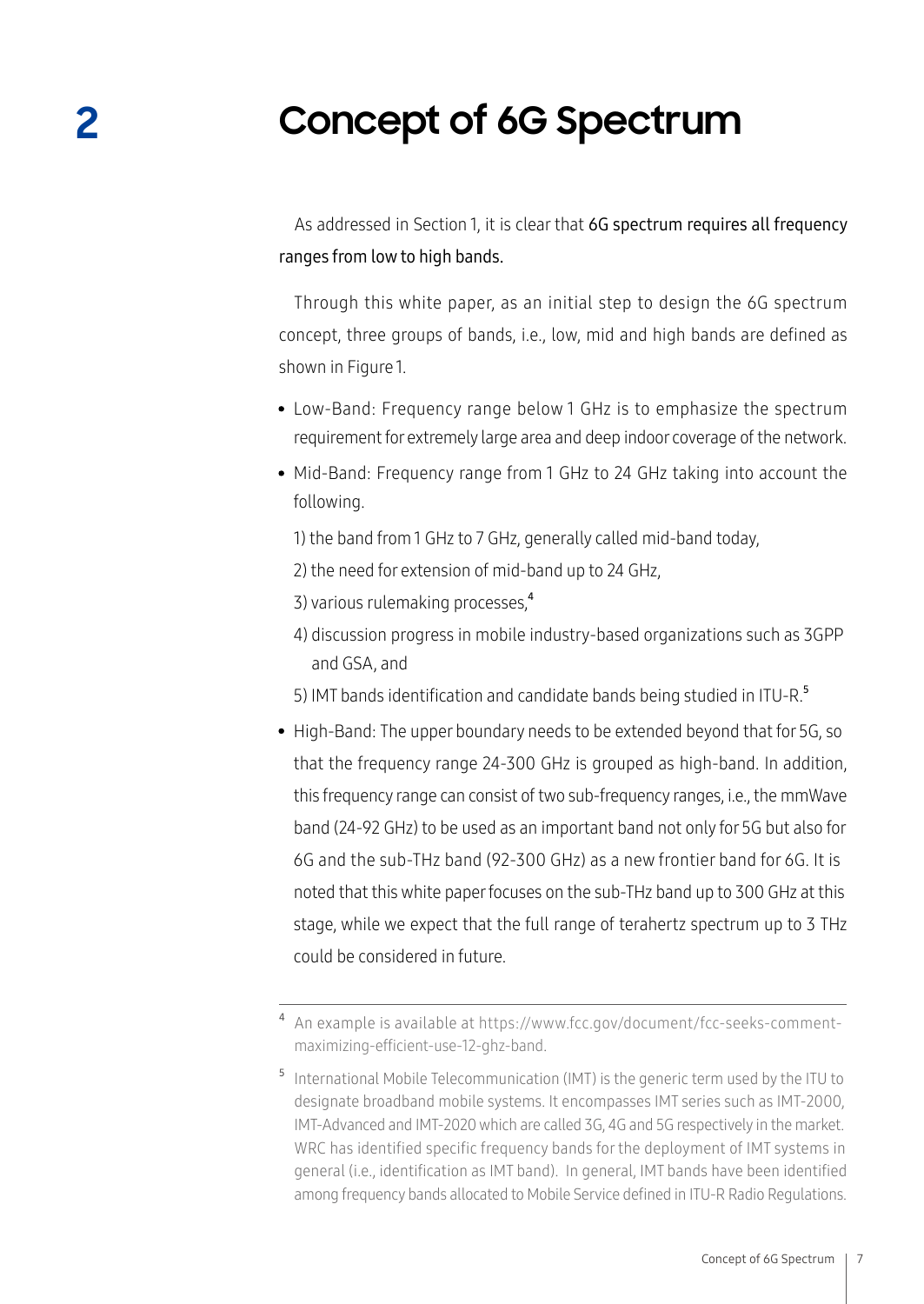

In order to realize the 6G vision, it is very important to ensure the availability of appropriate spectrum. In consideration of the spectrum usage in 6G, several key factors should be taken into account, such as coverage, new service needs, high throughput, QoS, and so on.

The low-band (below 1 GHz), while not easy to secure wide bandwidth compared to other bands, could provide wide area coverage and deep indoor penetration thanks to its outstanding propagation characteristics.

The mid-band (1-24 GHz) has the merit of offering relatively sizable contiguous bandwidth (hundreds of MHz) to balance coverage and capacity, but the bandwidth is still not sufficient to support throughput-hungry environments such as hotspot scenarios with congested connection density.

The frequency range within 24-92 GHz of the high band, commonly known as mmWave band, enables high capacity services with wide contiguous bandwidth to be delivered although it may have coverage limitations. Sub-THz frequency range within 92-300 GHz of the high-band would be appropriate for existing services and new services with the ultimate experience (such as hologram and XR) which require ultra-high capacity and ultra-low latency.

In order to investigate 6G spectrum in depth, we analyse these three band groups further in three dimensions, namely, coverage, contiguous bandwidth and frequency, which are principal measures to determine service usage scenarios. Our starting point to investigate 6G candidate spectrum is illustrated in Figure 2.

Samsung's definition on 6G spectrum grouping

- . Low-band: below 1 GHz
- . Mid-band: 1-24 GHz
- Lower mid-band: 1-7 GHz

- Upper mid-band: 7-24 GHz

. High-band: 24-300 GHz

- mmWave band: 24-92 GHz

- Sub-THz band: 92-300 GHz

<sup>6</sup> Band grouping of low, mid, high bands and naming follows Samsung's internal definition.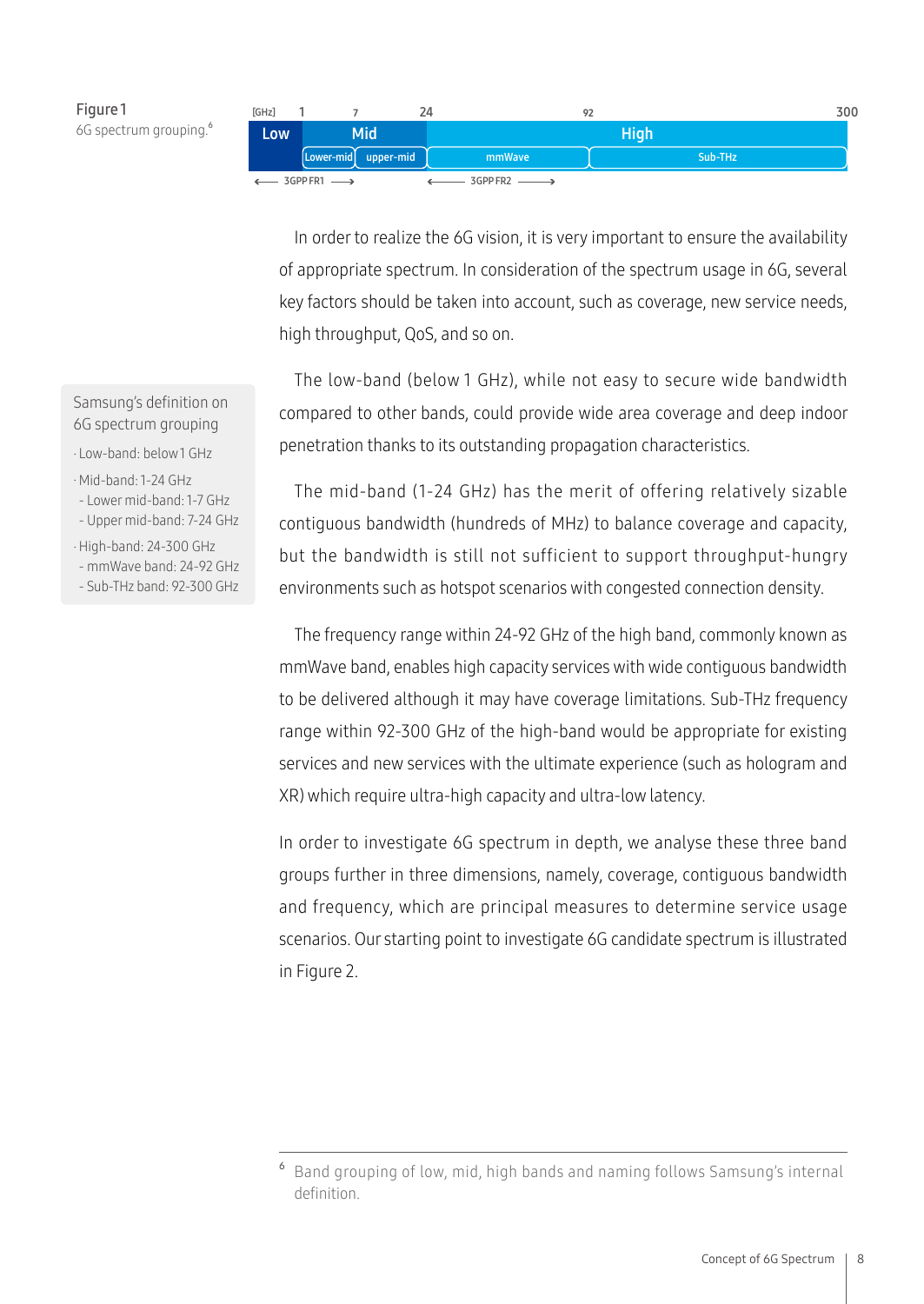

\* Bands for low, mid and high bands in this chart are examples.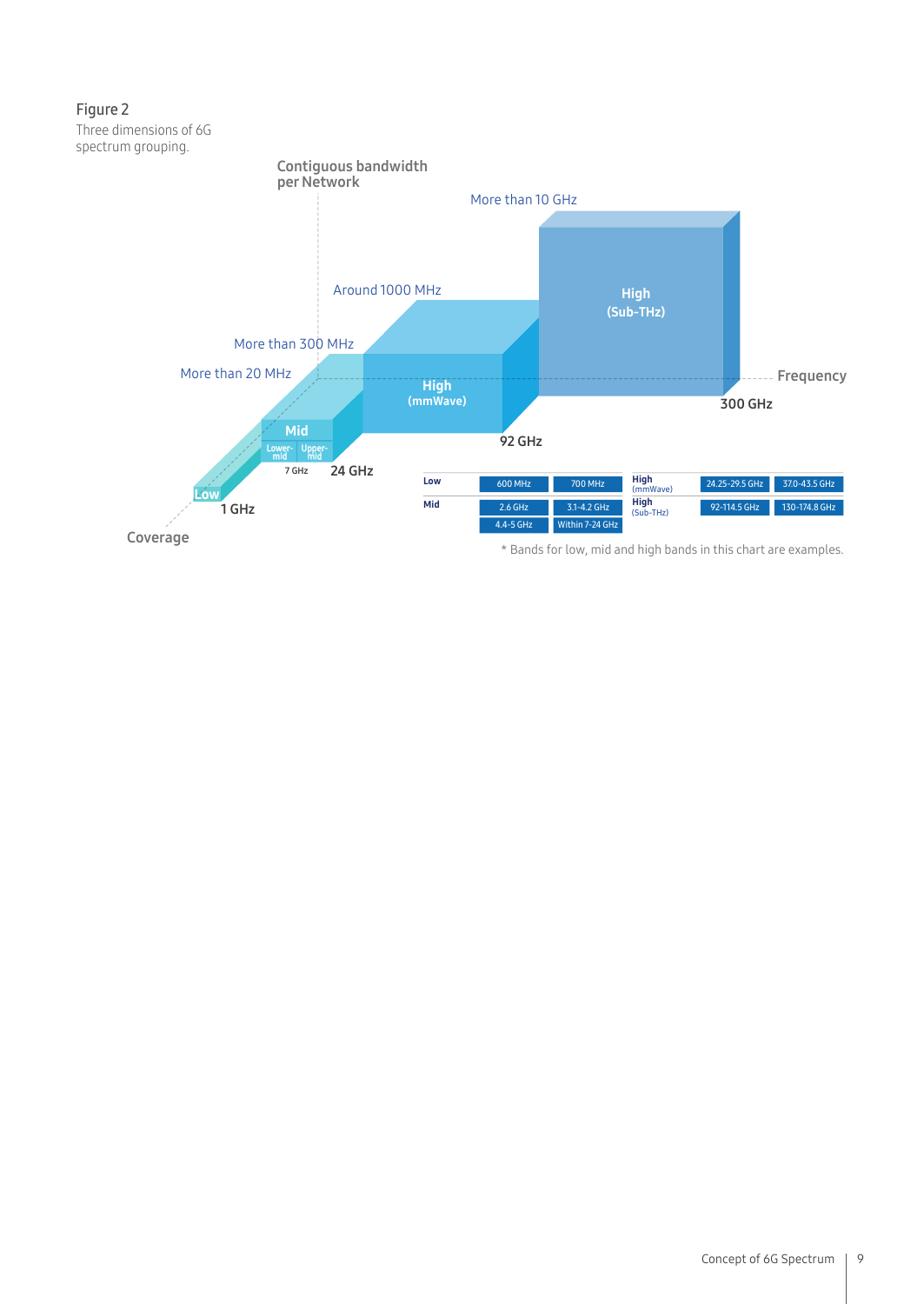### **3 Candidate Bands**

6G in new and additional bands as well as bands refarmed from previous generations.

Over the progress of previous generations from 3G to 5G, the frequency bands have been getting higher and wider. The 2 GHz band is being used for 3G, the bands 2.3 GHz and 2.5 GHz are additionally used for 4G, and the 3.5 GHz and mmWave band are used for new services including diverse vertical applications in 5G era. Among these frequency bands, some have been refarmed for use by the later generations of mobile communications technology. Generally, the initial launch of a new generation of mobile communication system is usually in a new frequency band, and additional bands as well as bands refarmed from previous generations are then utilized further for the network expansion as the ecosystem expands. The same approach is envisaged for 6G as well.

As mentioned earlier, 6G will be able to provide various services, where various requirements in different geographical areas are expected, namely, wide coverage with low capacity, wide coverage with high capacity, wide coverage with low latency, low coverage with high capacity and low coverage with low latency. Additionally, 6G would see new requirements and measures for precise positioning, energy efficiency and distributed computing. In light of this, various frequency bands, from low to high bands, as depicted in Figures 1 and 2 above, will all be utilized in future 6G services.

Meanwhile, it is becoming more and more difficult to use frequency bands exclusively for mobile communication. Therefore, it will be very important to use the limited frequency resources from low-band to high-band efficiently, and it is expected that selective use of frequency bands in a flexible manner spatially and temporally will be more significant in 6G era, as further detailed in Section 5. In addition, regulatory approaches are mostly used to resolve interference issues within in-bands or adjacent bands among different services. Since 6G should amplify spectrum competency as much as possible, innovative new technologies for spectrum sharing and adjacent band compatibility would be one of the crucial technologies.

This section presents which bands can be considered based on the aforementioned spectrum grouping to realize 6G services.

Due to difficulty and complexity to use the limited frequency resources, selective use of spectrum in a flexible manner will be important.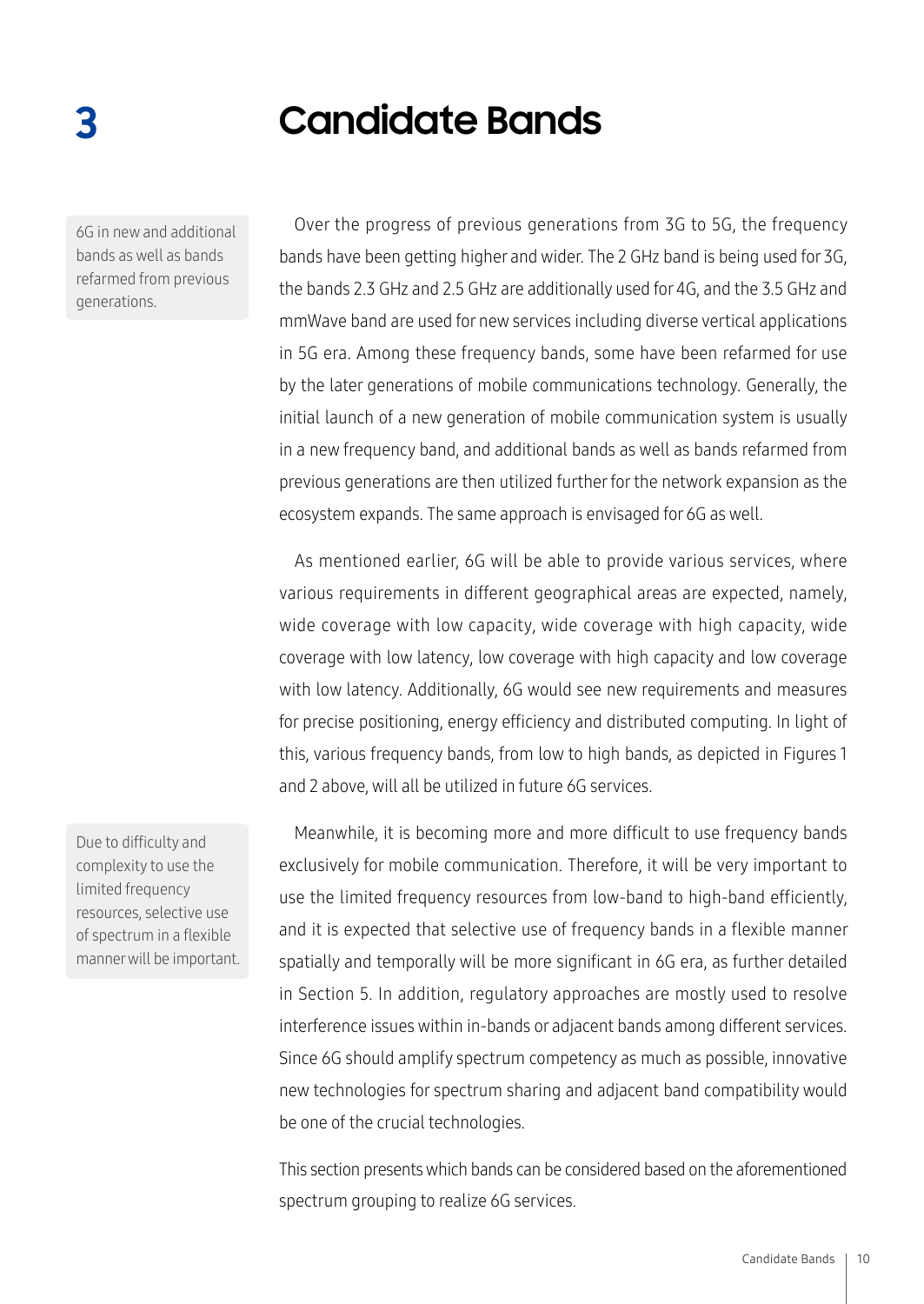### **High-band "24-300 GHz"**

#### Sub-THz band "92-300 GHz"

As discussed in the 6G white paper released in 2020, Samsung has a view that the sub-THz technology will be one of the candidate technologies for 6G.

According to Shannon's theory, in order to improve the data rate, a significantly improved spectrum efficiency compared to the existing communication should be technically supported. However, it should be noted that there are many technical limitations to the improvement of spectrum efficiency by several orders of magnitude. Therefore, it is very important not only to increase the spectrum efficiency but also to secure wide bandwidth spectrum. As introduced in Section 1, it is envisaged that the Tbps-class data rate services would be realized by a contiguous wide bandwidth in the order of tens of GHz spectrum. With that, we believe that this dreamlike technical advancement can be realized by using the sub-THz bands providing huge wider spectrum bandwidth. In addition, it is noted that the higher the frequency is, the shorter the wavelength will be, which will enable high spatial re-use by pencil-point sharp beamforming and miniaturization of RF components such as antennas.

New opportunity in sub-THz band in 92-300 GHz and technical measures to overcome the challenges.

In order to successfully realize sub-THz communications in practice, some fundamental and technical challenges need to be overcome. One key issue among these is the sharply decreased transmission distance of sub-THz band due to higher propagation path loss and absorption rate of water vapour than those of low and mid-band used for existing mobile communication. But, it can be compensated to some extent by utilizing antenna panels consisting of a large number of antenna elements at base stations, namely ultra-massive MIMO. Other technical challenges and the counter-back measures are described in the 6G white paper published in 2020.

Today, the mobile communication industry, 6G research projects and academia are considering sub-THz bands, as an important frequency range for 6G [3], and the R&D is in progress. Nevertheless, the R&D for utilizing sub-THz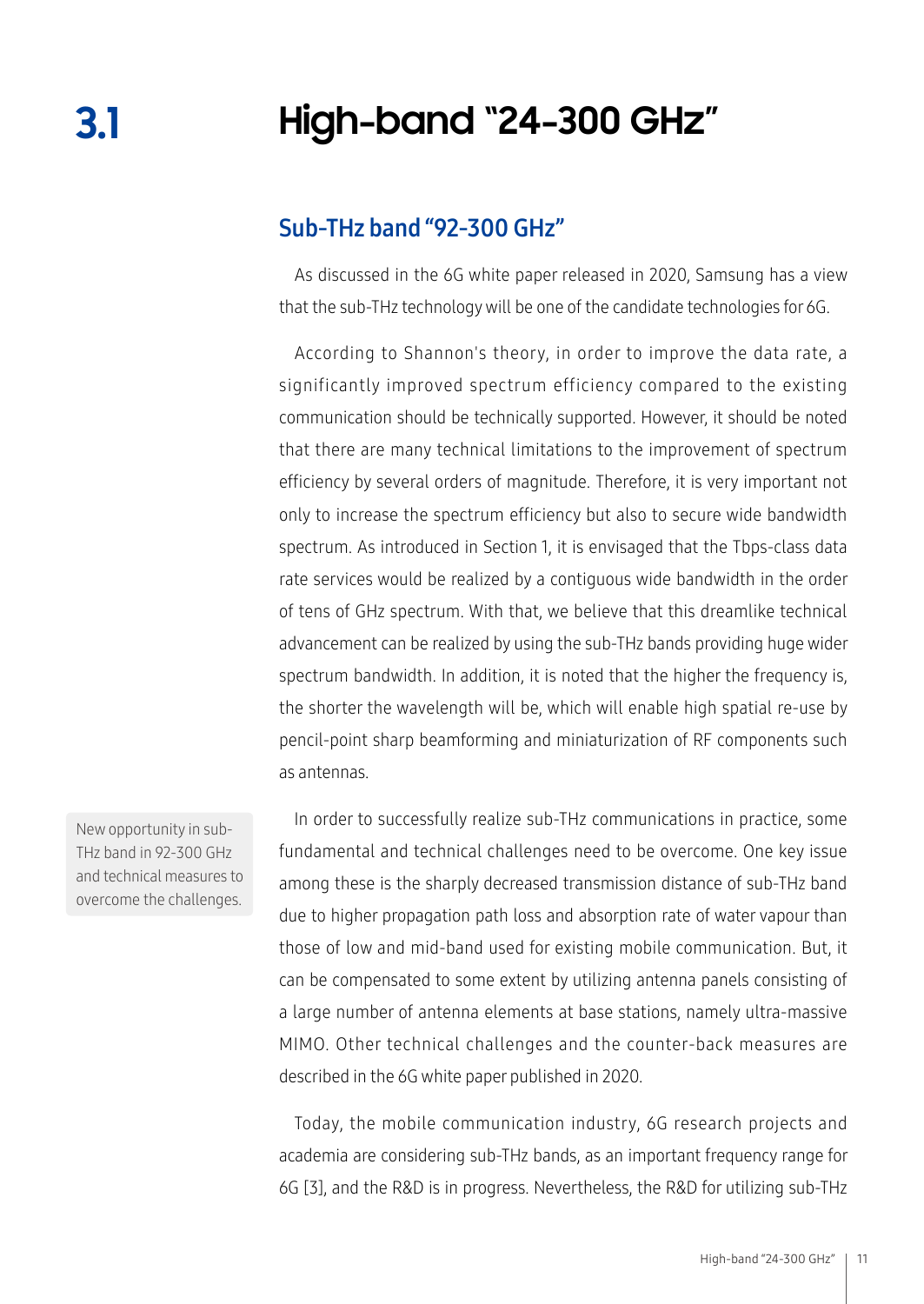for communication is still in the initial stage. For the commercialization of 6G around 2030, it is therefore very important to discuss and plan for the use of sub-THz band for mobile applications from this point onwards.

In this section, we look at which bands could be considered for communication within the frequency range 92-300 GHz. As shown in Figure 3, the frequency range 92-300 GHz<sup>7</sup> is allocated globally for many services including mobile services in accordance with the ITU-R Radio Regulations.



The contiguous wide frequency ranges with mobile services allocation should be considered as candidates, taking into account some frequency ranges with the potential possibility to be allocated additionally to mobile services, such as **<sup>❶</sup>** and **❷** as depicted in Figure 3.

On the other hand, some bands may have some restrictions as set in ITU-R Radio Regulations. Especially, according to No. 5.340 of the Radio Regulations, all radio emissions are prohibited in certain bands for the protection of passive services. However, it is also important to consider Resolution 731 (REV.WRC-19), which promotes the "Consideration of sharing and adjacent-band compatibility between passive and active services above 71 GHz."

In addition, we further look at propagation characteristics such as atmospheric and rainfall attenuation. There are some specific bands with high absorption or reflectivity by air and water vapour [4][5] leading to a reduced propagation distance which lower these specific bands' suitability for 6G. With the radio wave characteristics in consideration, the bands 92-114.25 GHz

W-band (92-114.25 GHz) and D-band (130-174.8 GHz) are recommended as potential candidate bands for 6G. Other bands, e.g., 220-275 GHz or up to 300 GHz, would also be worth considering.

Figure 3

<sup>7</sup> Note that the frequency allocation table in the ITU-R Radio Regulations contains up to 275 GHz. Meanwhile, some bands within 275 GHz to 450 GHz were identified to land mobile service and fixed service in accordance with a footnote of 5.563A (WRC-19).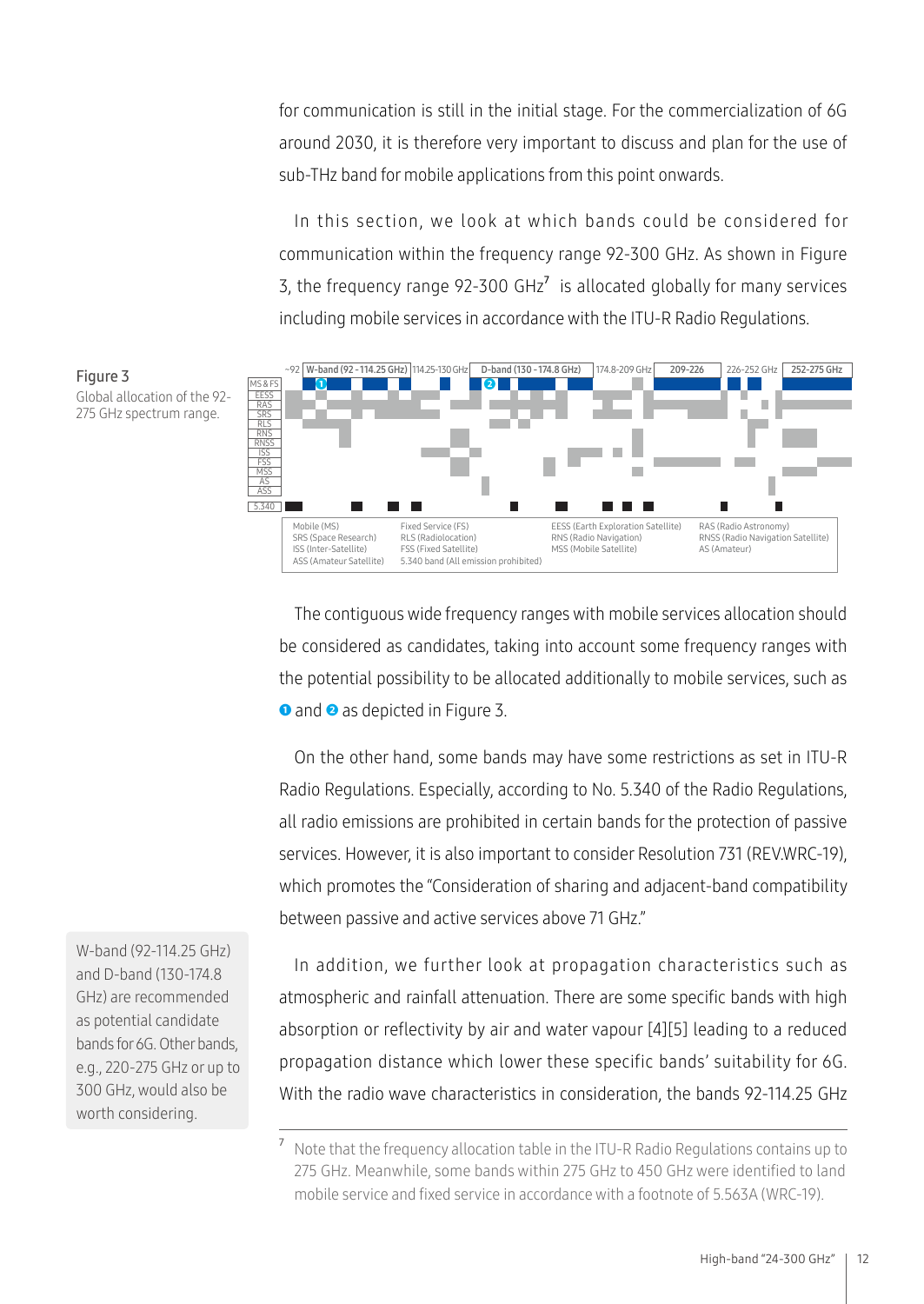and 130-174.8 GHz, so called W- and D-band respectively in the market, are recommended for further investigation as potential candidate bands for 6G. It is noted that the W-band has been reviewed preliminarily in 3GPP together with other frequency bands above 52.6 GHz for seeking new spectrum opportunity for 5G new radio (NR) as described in 3GPP TR 38.807.

W-band has better propagation characteristics than D-band, however, W-band may have some difficulties to provide contiguous spectrum bandwidth over 10 GHz considering the restriction of No. 5.340. Meanwhile, D-band having slightly worse propagation characteristics than W-band may have more opportunities to provide large contiguous spectrum bandwidth with more than tens of GHz. Additionally, the 220-275 GHz band is also worth considering, but the propagation characteristics are not worse compared to the W- and D-bands as shown in Figure 4.



Figure 4 Specific attenuation due to atmospheric gases [4][5].

All options should be kept on the possibility of using sub-THz, particularly D-band, for 6G.

There are some opinions on considering the utilization of sub-THz, especially D-band, to support applications in fixed services such as backhaul. Various technical feasibility studies and tests on whether these two bands can be used by mobile application are currently being conducted globally. Traditional applications under fixed and mobile services are highly likely to be able to coexist with certain conditions. Before drawing conclusions, all feasible options should be kept on the possibility of using sub-THz for mobile applications. In the future, it will be necessary to study how to use the sub-THz band for mobile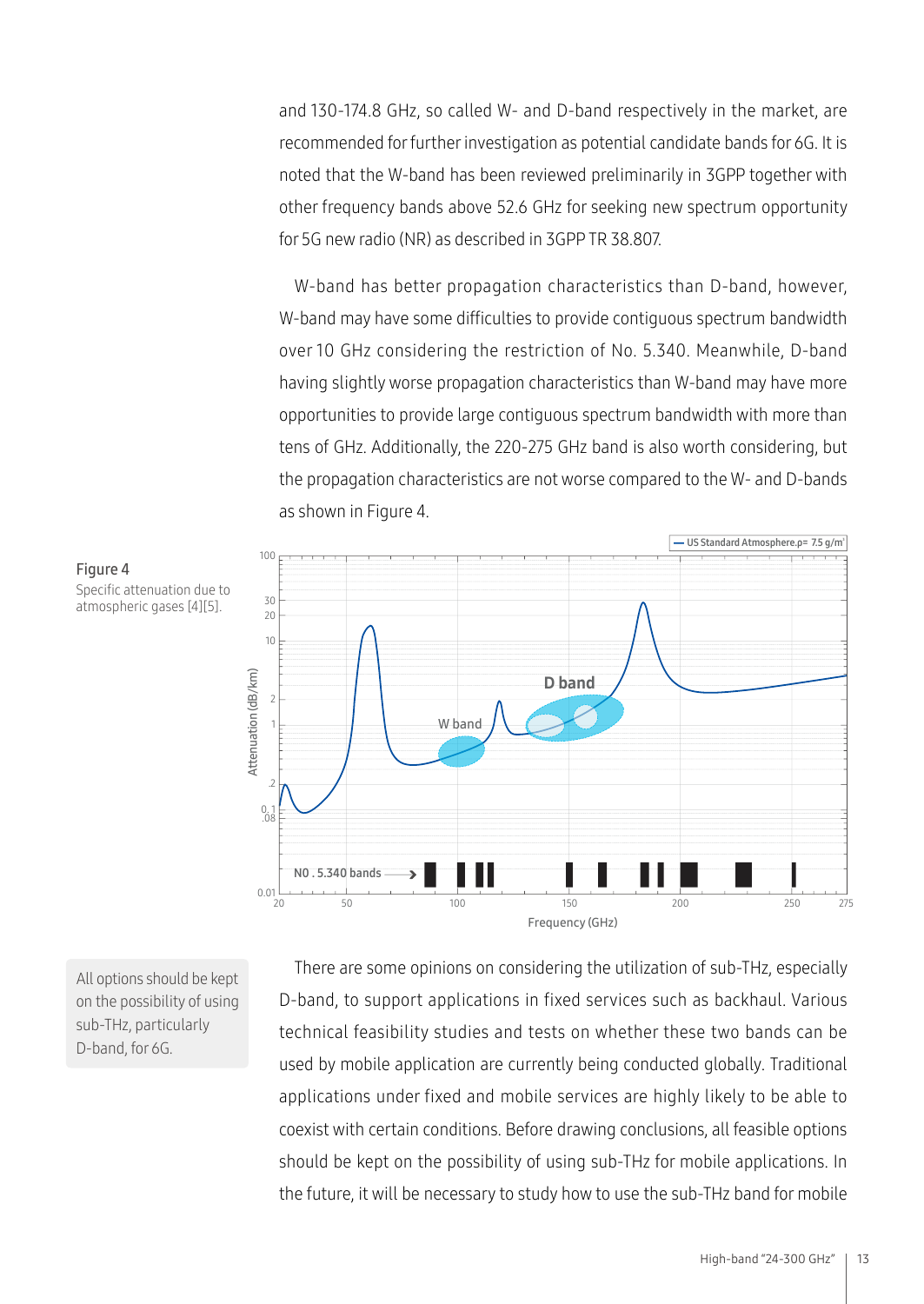service while efficiently sharing the frequency with the passive and fixed services.

6G technology using sub-THz band will provide new spectrum opportunities and utilizing sub-THz bands is feasible for 6G.

In this regard, Samsung is carrying out various research studies including channel measurement campaigns and demonstrations [6][7][8][9][10]. Based on the initial results of those studies, we are of the view that 6G technology using sub-THz band will provide new spectrum opportunities and utilizing sub-THz bands would be feasible for 6G.

#### mmWave band "24-92 GHz"

The continued growth of mobile data traffic in dense urban areas and/ or in peak time points to the use of mmWave band, as mmWave band can accommodate more capacity and bandwidth than mid-band and low-band.

Several sub-bands in mmWave band were identified for IMT in WRC-19, as shown in Figure 5. In particular, the 28 GHz band, which is the 5G frontier band,<sup>8</sup> has been commercially deployed in some countries including the US, Republic of Korea, and Japan.

The mmWave band is now becoming more widely available.<sup>9</sup> Countries such as Australia, Brazil, Finland, Germany, Italy, Japan, Republic of Korea and the US have already released mmWave spectrum for 5G, and more countries are about to consider mmWave band for their 5G deployment, or are in the process of band planning and consultation development.<sup>10</sup> The mmWave bands currently support 5G roll out and will also play a very important role in 6G.



Refer to http://5q-28frontier.org/.

- <sup>9</sup> Refer to GSA report on mmWave summary December 2021 Spectrum Update, December 13, 2021.
- <sup>10</sup> For instance, New Zealand's consultation on "24-30 GHz use in New Zealand" in June 2021. Available at https://www.rsm.govt.nz/projects-and-auctions/ consultations/24- 30-ghz-use-in-new-zealand/.

mmWave band will continue to contribute for 5G and 6G.

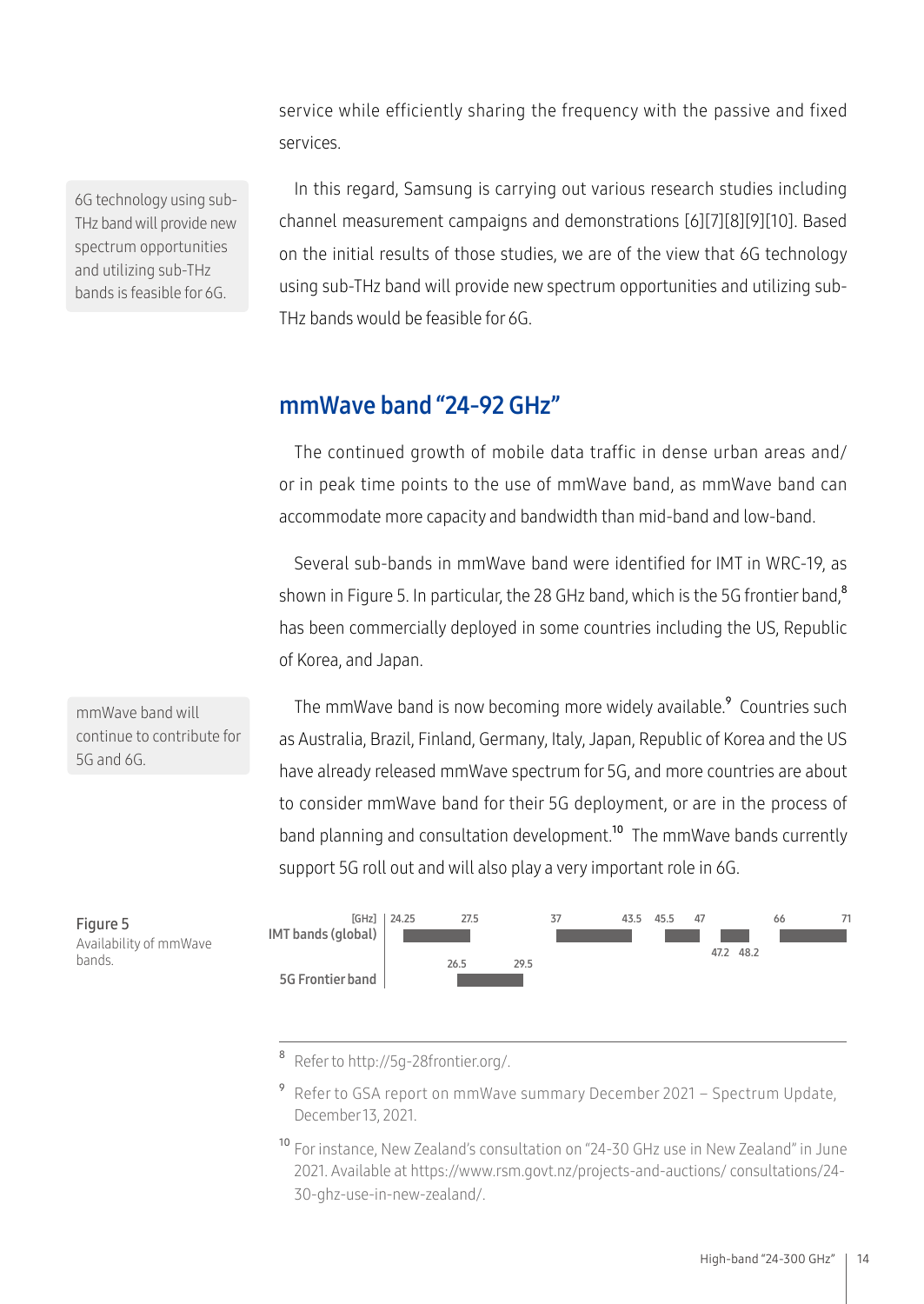## **Mid-band "1-24 GHz"**

The value of mid-band spectrum is in its combination of coverage and capacity, and in this sense, mid-band spectrum will continue to play an important role in 6G era. Over multiple generations from 3G to 5G, mid-band deployments have been getting higher in terms of frequency and wider in terms of bandwidth, and additional mid-band spectrum is very important for network expansion. However, it is not easy to have additional mid-band spectrum for exclusive use, since many incumbent services are in-use in the frequency range from 1 to 24 GHz. It is fundamentally important to explore global harmonized frequency bands from the perspective of economies of scale, thus enabling affordable devices and services, and at the same time, to consider aspects of regional/local use of the mid-band spectrum in a flexible manner by sharing wherever appropriate.

We note that global studies on 6G spectrum are of great interest in the midband spectrum. Compared to high-band consisting of mmWave band and sub-THz band, existing IMT bands below 6 GHz have a propagation advantage for coverage enhancement. With the work carried out in earlier WRCs, particularly in WRC-07 and WRC-15, several frequency ranges were identified for IMT. The decisions from WRC-19 have consolidated the acceptance of several bands globally by adding a number of countries to the IMT footnotes.



In case of the mid-band, we define two-sub frequency ranges as lower midband in the frequency range 1-7 GHz and upper mid-band in frequency range 7-24 GHz, taking into account WRC-23 agenda item, FCC's rulemaking process<sup>11</sup> and 3GPP frequency ranges.

Figure 6 Existing IMT bands and

**3.2** 

opportunity in the mid-band.

<sup>11</sup> Available at https://www.fcc.gov/document/fcc-seeks-comment-maximizingefficient-use-12-ghz-band.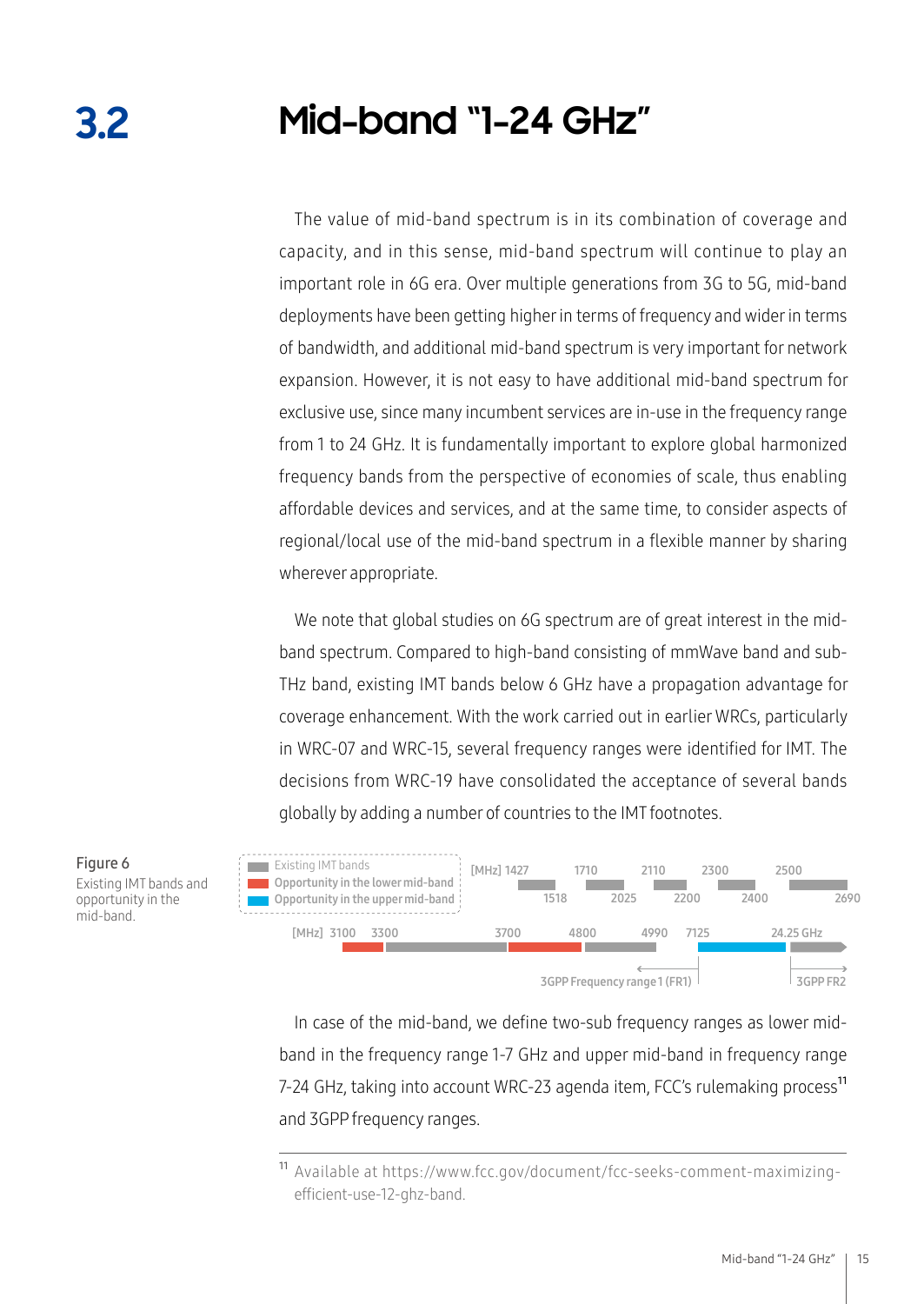#### Upper mid-band "7-24 GHz"

communication.

Upper mid-band, i.e., 7-24 GHz, is expected to play a key role for 6G, and further studies for this frequency range should be conducted.



Figure 7 shows how the spectrum in the frequency range 7-24 GHz is allocated to different services on a primary basis. It should be noted that while a big portion is allocated to mobile and fixed services, many other services are allocated the overlapping spectrum. We also note that the frequency range 7-24 GHz are currently heavily used for other purposes rather than mobile

Figure 7

Allocation status in 7-24 GHz.

Spectrum sharing between mobile and other services would need to be explored for flexible and efficient utilization of the upper mid-band for 6G.

Considering the current spectrum allocation and usage, it may be challenging to choose which bands could be used for 6G in the frequency range 7-24 GHz. As the starting point, the frequency bands allocated to the mobile service on a primary basis can be considered for 6G. Sharing of those bands with other services in a flexible and efficient manner should be also explored to maximize the amount of spectrum for 6G.

In terms of licensing, an exclusive licensing for nationwide public network is recommended to achieve high spectrum efficiency and mature ecosystem for 6G services. Meanwhile, we also recognize the potential difficulty for regulatory bodies to balance the utilization of the limited spectrum resource among different services. In that case, the flexible licensing (e.g., local licensing) and spectrum sharing can be exploited to enable the coexistence of 6G with incumbent services.

We believe that an in-depth study is needed on how to use the frequency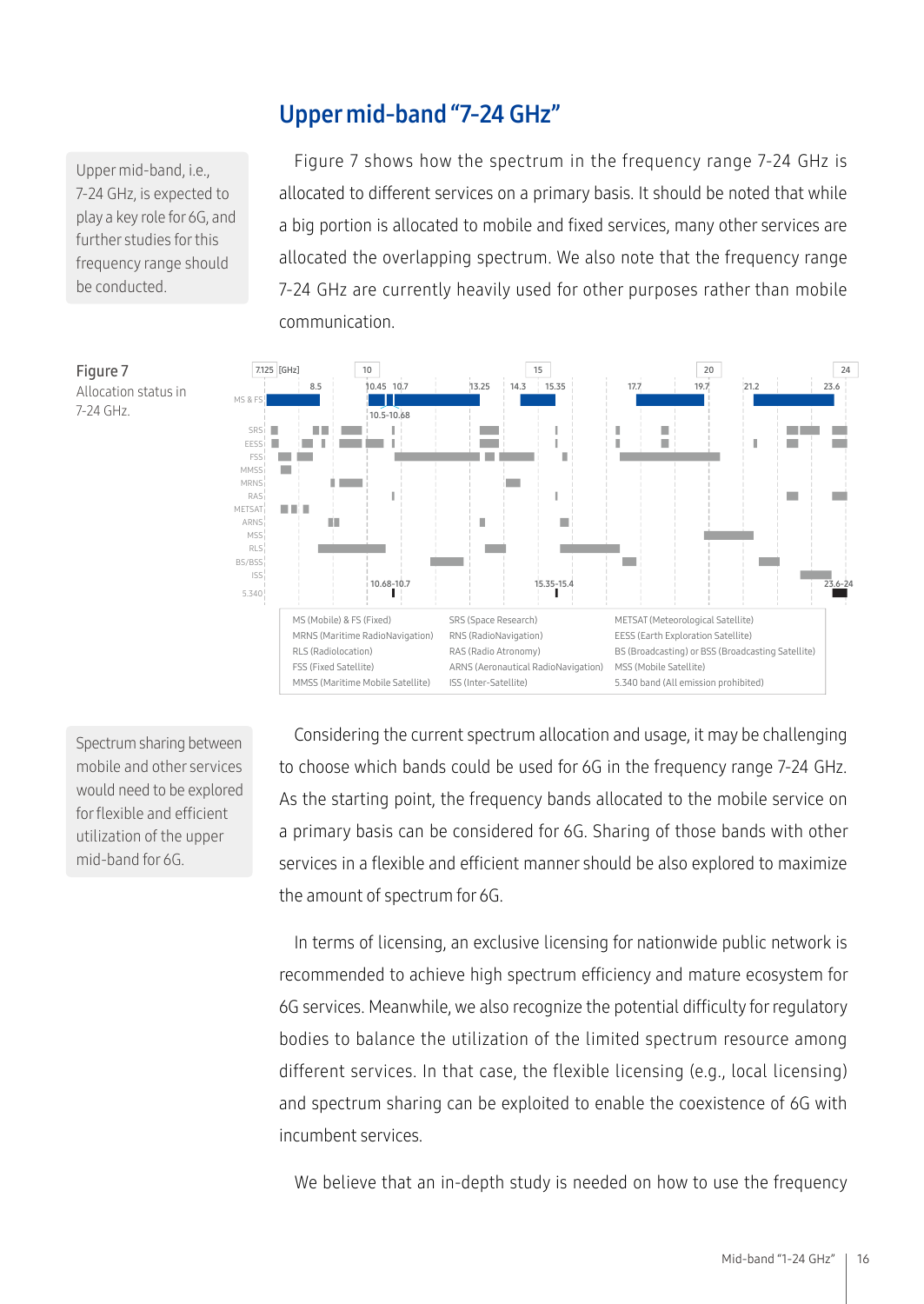range 7-24 GHz for 6G, taking into account its enormous potential in terms of coverage and capacity. In particular, it would be important to continue investigation on the bands allocated to mobile service on a primary basis such as 7.125-8.5 GHz, portions of 10-13.25 GHz, 14.3-15.35 GHz, 17.7-19.7 GHz and 21.2-23.6 GHz.

#### Lower mid-band "1-7 GHz"

Currently, some of those frequency bands in lower mid-band are widely used for IMT deployment. Refarming the spectrum of previous generations (e.g., 2G, 3G and 4G) would be an effective way to secure spectrum for 6G. However, the whole procedure for spectrum refarming could take a long time. In addition, the amount of existing spectrum is far from enough to support 5G expansion and 6G. A recent GSMA study on mid-band spectrum needs in 36 cities shows an average of 2 GHz of mid-band spectrum is required [11].

Therefore, we cannot rely only on refarming of the existing bands, but also need to further consider exploring new spectrum for 6G. It would be particularly useful if we could find new spectrum around the bands that were already identified for IMT. In the process of exploring new spectrum, it would especially be important to prioritize the bands that exist just next to an existing band so that larger contiguous bandwidth could be provided. This would be useful to provide very high data rate and drastically improve system capacity so that 6G could be well differentiated from 5G in terms of user experience. For example, by utilizing 3100-3300 MHz and 3700-4200 MHz, it becomes possible to utilize 3100-4200 MHz that provide the contiguous bandwidth of 1100 MHz as shown in Figure 8. Another example in Figure 8 is to add 4400-4800 MHz to the existing 4800-4900 MHz band, resulting in the contiguous bandwidth of 590 MHz. It may be worth noting that the final allocation could be different in each country or region. For example, the US is considering 3100-3450 MHz.



Many existing bands in the lower mid-band 1-7 GHz could be refarmed, but additional and new spectrum within the range should be considered.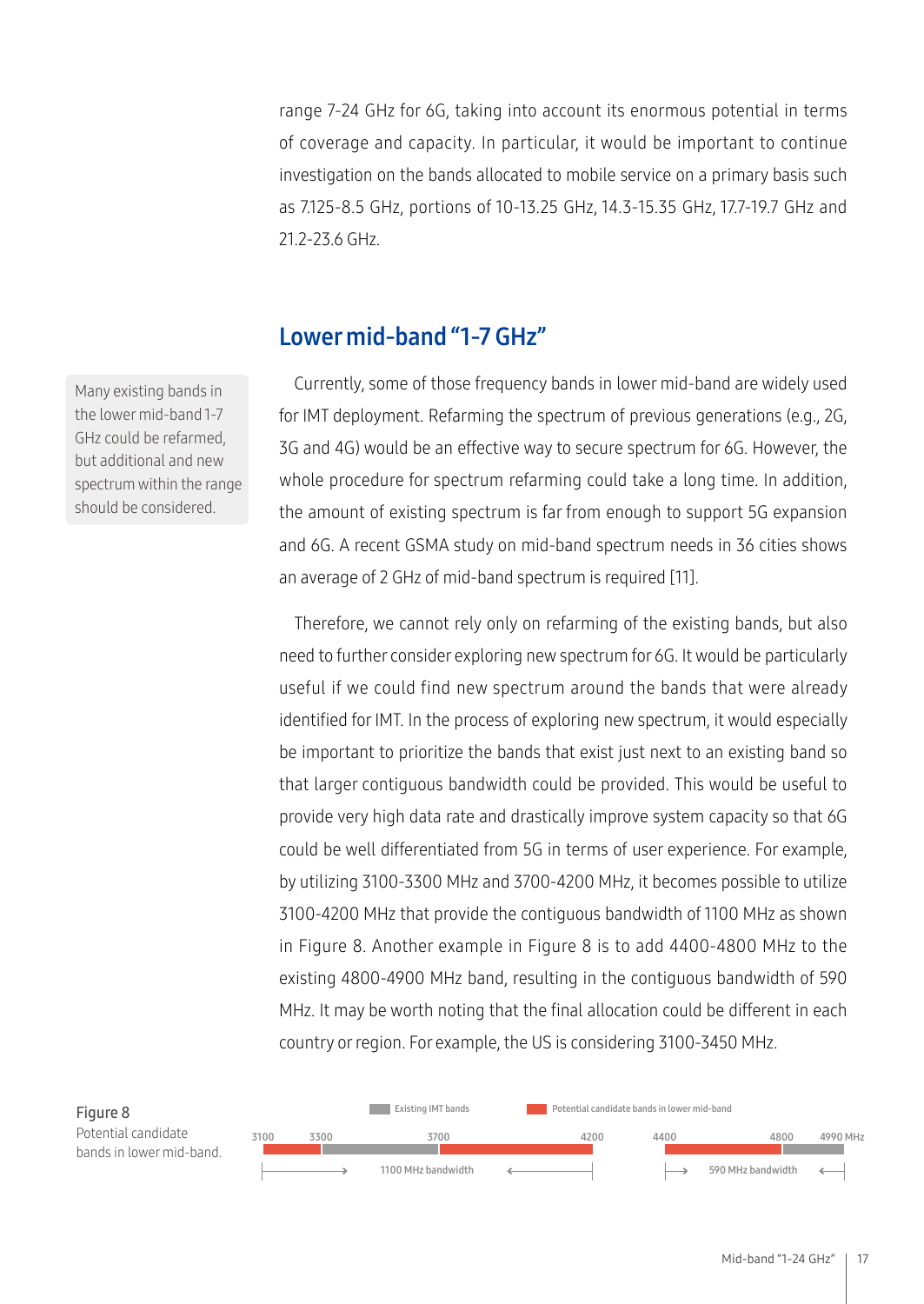Taking into account global effort on securing new bands as above, 3GPP has already defined 3300-4200 MHz as band n77 for deploying 5G NR systems, which would help achieve great economies of scale. All those lower mid-band spectra aim to be used for 5G roll out and expansion and will also provide enormous opportunities to support 6G networks. On the other hand, there would be large differences in terms of timeline when a certain band could be available in different countries and regions mainly due to incumbent services. Taking into account continuing technical development and potential measures, such as spectrum sharing, antenna technologies and license regimes, the available frequency bands should be used for mobile communications and other services in a fair and flexible manner so that the efficiency of frequency utilization and social benefit can be maximized.

**3.3** 

The low-band below 1 GHz will continue to be important to enable wide area coverage.

### **Low-band "Below 1 GHz"**

Each new generation of communications technologies, from 2G to 5G, has had a low-band spectrum component to enable wide area coverage outside of the cities as well as improved deep indoor penetration within cities to provide a consistent user experience. It is anticipated that 6G will also require low-band spectrum. Re-use of the existing mobile low-band spectrum is envisaged but it is also important to investigate whether additional low-band spectrum will be required from spectrum bands below 1 GHz. A number of the existing users of this low-band spectrum could be impacted such as the utilities industry, IoT, emergency and military systems, broadcasting networks, and wireless microphones. Investigations are needed to see if 6G can meet the needs of these users in addition to the mobile operators as well as if techniques can be developed to enable sharing of this spectrum with incumbent services and minimize interference. WRC-23 will be looking into the UHF spectrum in Region 1 <sup>12</sup>and whether this spectrum is also allocated to mobile and IMT so that administrations have the future flexibility for the option for 5G and/or 6G within this range depending upon how the market and technologies develop.

<sup>&</sup>lt;sup>12</sup> For the allocation of frequencies, the world has been divided into three regions in accordance with the ITU-R Radio Regulations. Region 1 comprises Europe, Africa, the Middle East West of the Persian Gulf including Iraq, the former Soviet Union and Mongolia.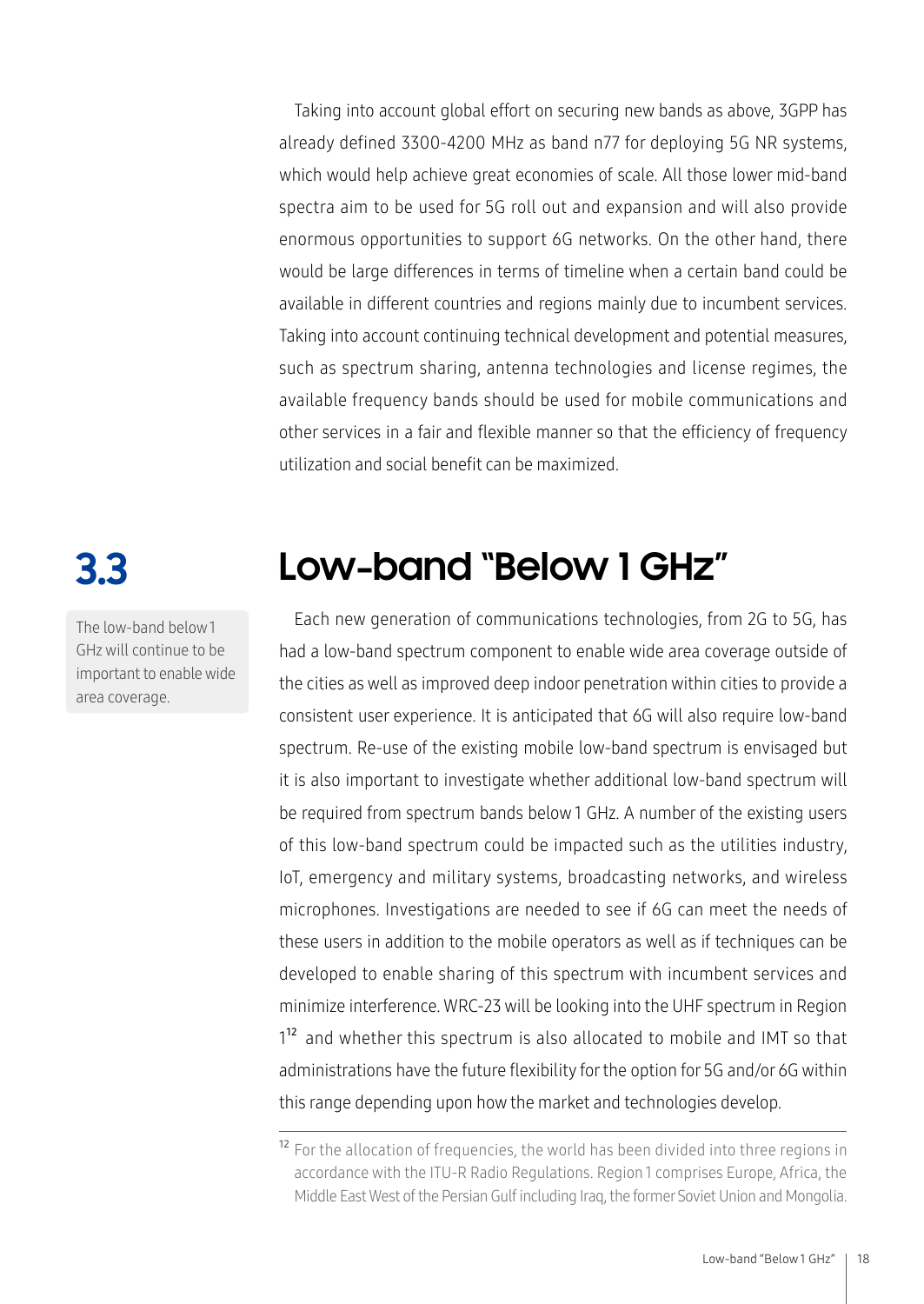### **Timeline for 6G Spectrum**

.Study on 6G spectrum has to start now to support commercialization of 6G around 2030.

**4**

.Initial launch of 6G in new frequency bands, followed by the refarming of existing ones in a later phase.

In the light of the experience from previous generations, it takes around 10 years to make the spectrum available for use, and hence, in order to support 6G commercialization around 2030, discussion on 6G spectrum has to start now.

6G spectrum needs to be secured through exploring new bands as well as refarming of existing bands. Generally, the refarming of existing mobile spectrum takes a long time and the exact timeline would depend on the traffic load of current generation, user migration process, and plan for deploying the new generation network. It would be ideal to use a new frequency band(s) for the initial launch of a new generation system. Refarming of the existing bands could be performed later for the network expansion to additional frequency bands as the ecosystem expands.





In order to realize 6G commercialization around 2030, spectrum should be ready before 2030. Global/regional frequency harmonization has various benefits such as equipment compatibility, roaming, economies of scale, as well as fast global industrial promotion. Therefore, long before commercialization, the preparation of 6G spectrum policies by each administration/regulatory organization and its allocation to the industry would have a significant net effect on 6G R&D.

The WRC path is a good approach to realize global/regional frequency harmonization. As mentioned above, we would like to recommend that 6G spectrum be defined before 2030. With that, the WRC in 2027 would be very important for 6G spectrum. In parallel, the market driven approach for 6G spectrum may also be worth considering.

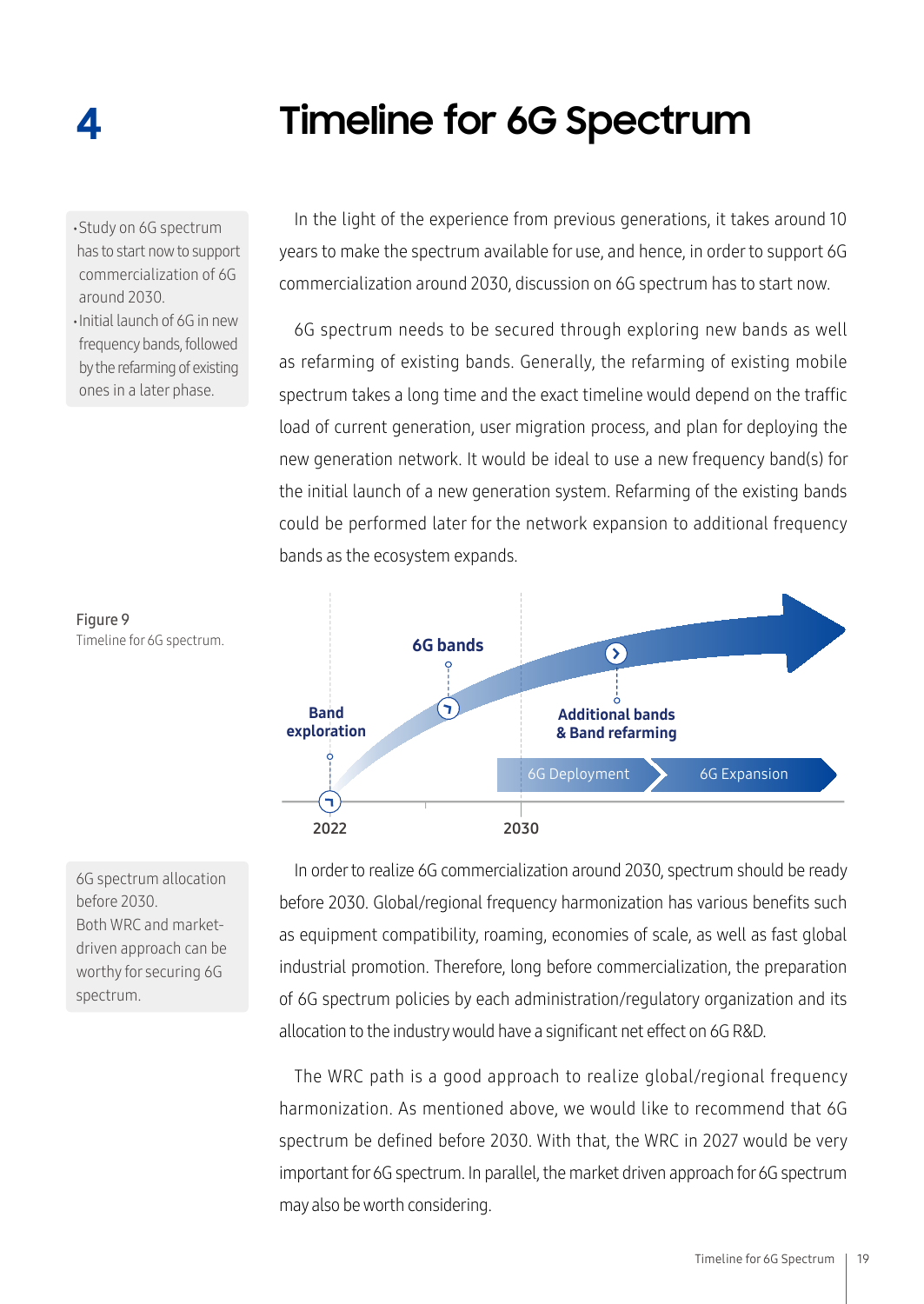### **Approach for Securing 6G Spectrum**

In Section 3, we addressed what candidate bands for 6G should be taken into account. In this section, we discuss how to secure those bands for 6G with focus on mid-band and sub-THz band, as shown in Table 1.

| Approach<br><b>Band</b> | New band<br>exploration<br>(NOTE 1) | Spectrum<br>clearing | Spectrum<br>refarming |
|-------------------------|-------------------------------------|----------------------|-----------------------|
| Lower mind-band         |                                     |                      |                       |
| Upper mid-band          |                                     |                      |                       |
| Sub-THz band            |                                     |                      |                       |

(NOTE 1) including spectrum sharing approach.

#### New frequency band exploration

Exclusive use for mobile communications in the limited frequency resources is becoming more and more difficult. It leads us to examine sub-THz band to find massive amount of greenfield contiguous spectrum. In addition, it also offers us the opportunity to investigate innovative technical solutions and regulatory regime that enable efficient and flexible use of limited spectrum resource under the condition of incumbent services.

Generally speaking, it remains important in all the low, mid and high bands that spectrum is licensed. This helps create a global mass market bringing the benefits of economies of scale and enabling high-quality services to be efficiently and predictably delivered. Some examples to use the limited frequency resources in a flexible manner can be seen through the rules of upper microwave flexible use service (UMFUS) and citizens broadband radio service (CBRS) both in the US as well as licensed shared access (LSA) model in Europe. The local licensing regimes, e.g., e-Um 5G in Korea, have been announced by some regulators, which makes spectrum available on a local area basis to enable 'verticals' to have their own spectrum regionally. In our view, regulators that make any local area spectrum available could consider to also allow the option for mobile operators as well as

#### Table 1

Possible approaches for securing licensed spectrum for 6G.

Technical solutions and regulatory regime to secure 6G spectrum:

- New band exploration including spectrum sharing
- Spectrum clearing
- Spectrum refarming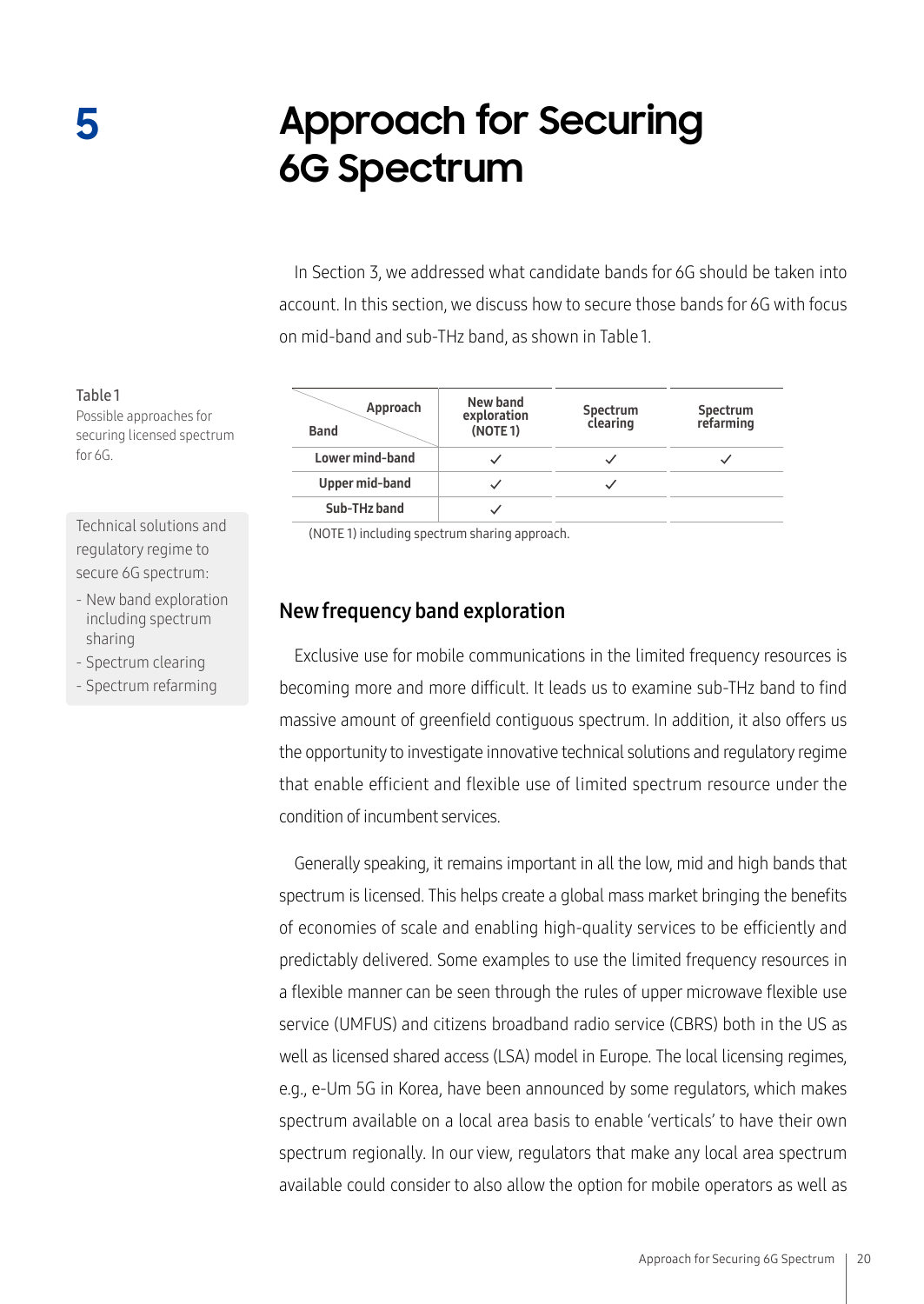Example bands for each approach includes

- Exploring new bands: Candidate bands addressed in Section 3
- Spectrum clearing: within 7-24 GHz
- Spectrum refarming: existing bands for 2G to 5G

verticals to access local area spectrum to help enable a mass market ecosystem. Looking forward to 6G, particularly in the mid-band and sub-THz band given the anticipated shorter propagation ranges, it could be envisaged that some of the spectrum should be locally licensed enabling both operators and verticals.

Although 6G may seem a long way off, it will take many years to prepare and execute a spectrum plan that will enable 6G to be commercially deployed around 2030. As part of this plan, it is important to consider at a relatively early stage how new spectrum could be licensed along with possible sharing approaches with other incumbent services such as satellites, public, fixed links, broadcast networks, etc. in in-band and/or adjacent bands. To assimilate feasible sharing and associated requirements, engagements within the standards and regulations at an early stage are encouraged.

#### Spectrum clearing

Taking into account the equipment life cycle and the licence term of incumbents, as well as the market demand on additional and new frequency bands, regulators have also been supplying the market through the introduction of spectrum clearing policies. For example, for C-band auction in the US, satellite operators agreed to clear the spectrum in exchange for relocation costs and incentive payments for clearing the spectrum on an accelerated timeline, which led the auction as a new FCC record.

The upper mid-band, 7–24 GHz, is an important candidate band for 6G but already congested with other services. Spectrum clearing might be one of the options in this range in addition to spectrum sharing. To do this, the regulatory process should be considered at early stage, since there is a lead time between the spectrum clearing process and releasing spectrum to the market.

#### Spectrum refarming

For the deployment of 6G networks, it would be natural to consider refarming of the spectrum used for 2G, 3G, and 4G. There could still be many 5G devices when the deployment of 6G networks starts and hence it would be important to prepare a long-term plan for smooth migration of spectrum from 5G to 6G taking into account commercial needs.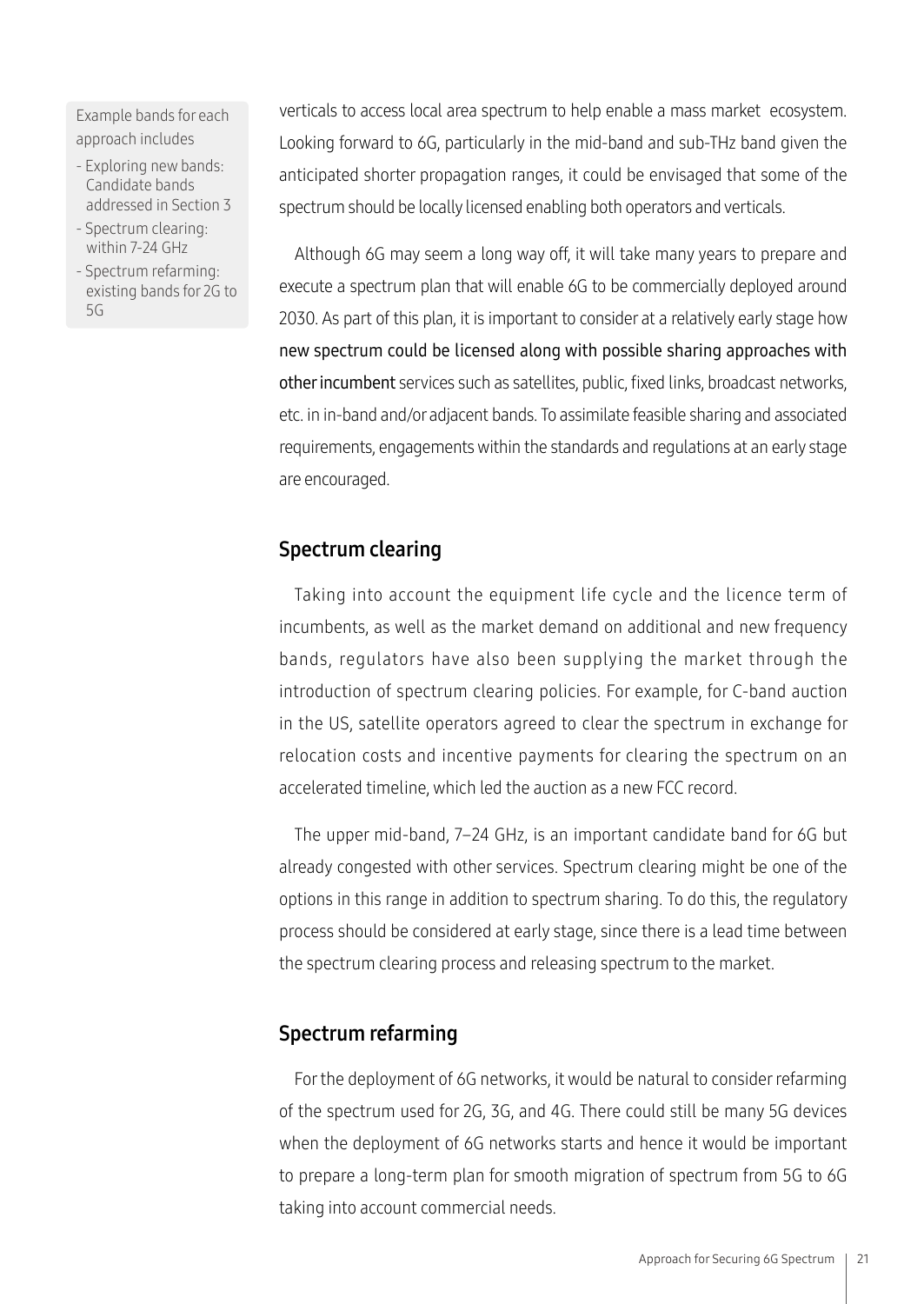In addition to the licenced spectrum approaches mentioned above, it is also considered that the use of unlicensed (licence-exempt) spectrum could also be a part of the 6G spectrum mix and is an interesting area for further research and investigation particularly in some of sub-THz bands.<sup>13</sup>

<sup>13</sup> For instance, in the US, total spectrum of 21.2 GHz across the 116-123 GHz band, the 174.8-182 GHz band, the 185-190 GHz band and the 244-246 GHz band are defined for unlicensed use under the Spectrum Horizons rules in 2019.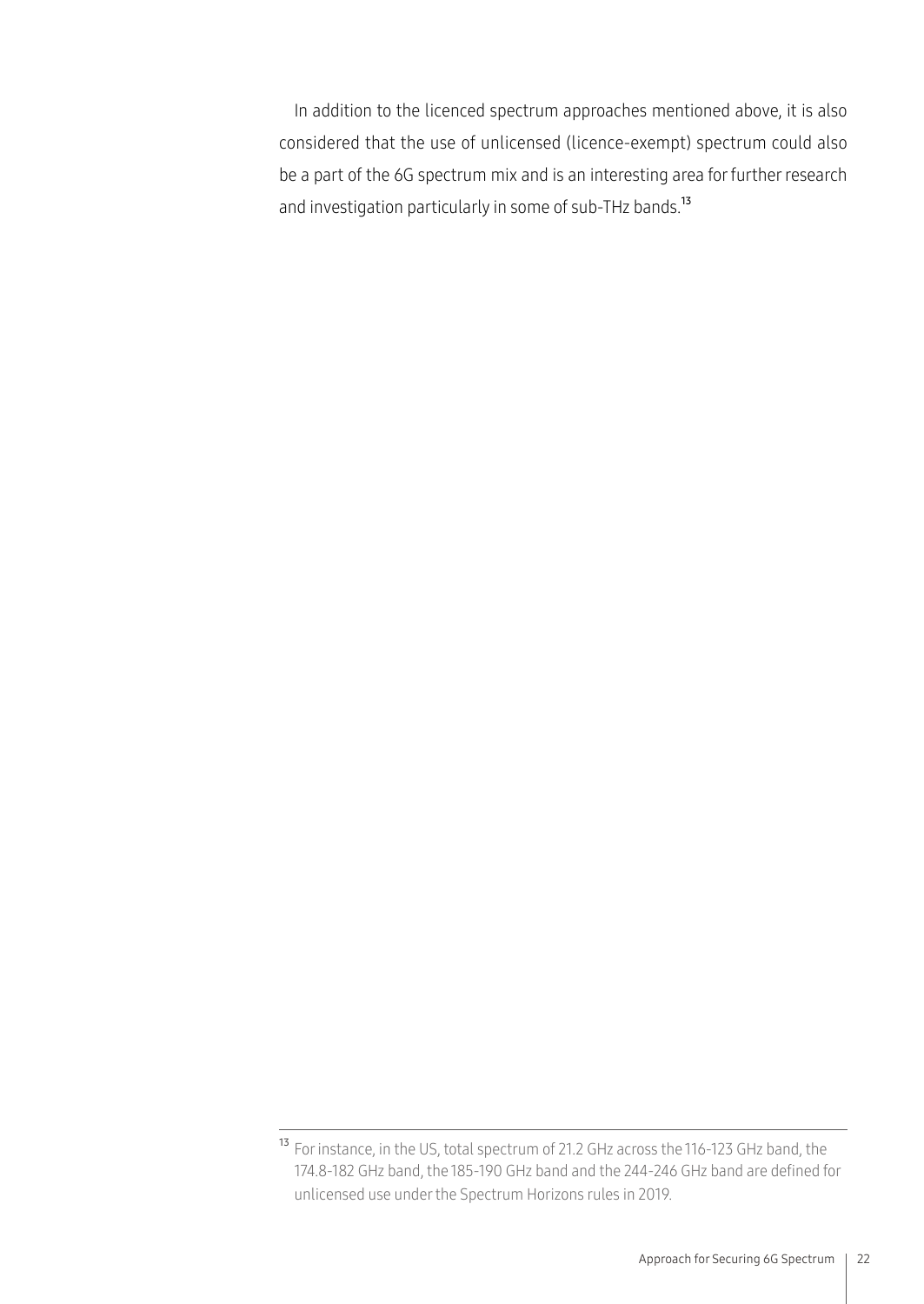### Concluding Remarks

**6**

We at Samsung are excited and proud to be once again helping lead the development of a new generation of mobile telecommunication technology. 6G has a formidable task ahead of us, to not only be better than 5G but also address major societal, environmental and business challenges.

Spectrum, as a natural and increasingly congested resource, is a fundamental pre-requisite. Bringing suitable spectrum into the marketplace to help enable 6G will take many years of planning, and hence, this is the best time to commence global discussions as we target its commercialization around the year 2030 onwards. Spectrum from the low, mid and high-band should be explored. Particularly, sub-THz band and upper mid-band represent new frontiers in wireless mobile communications research.

We look forward to working with industry, regulator, government and university partners from around the world to help realize the availability of spectrum for 6G.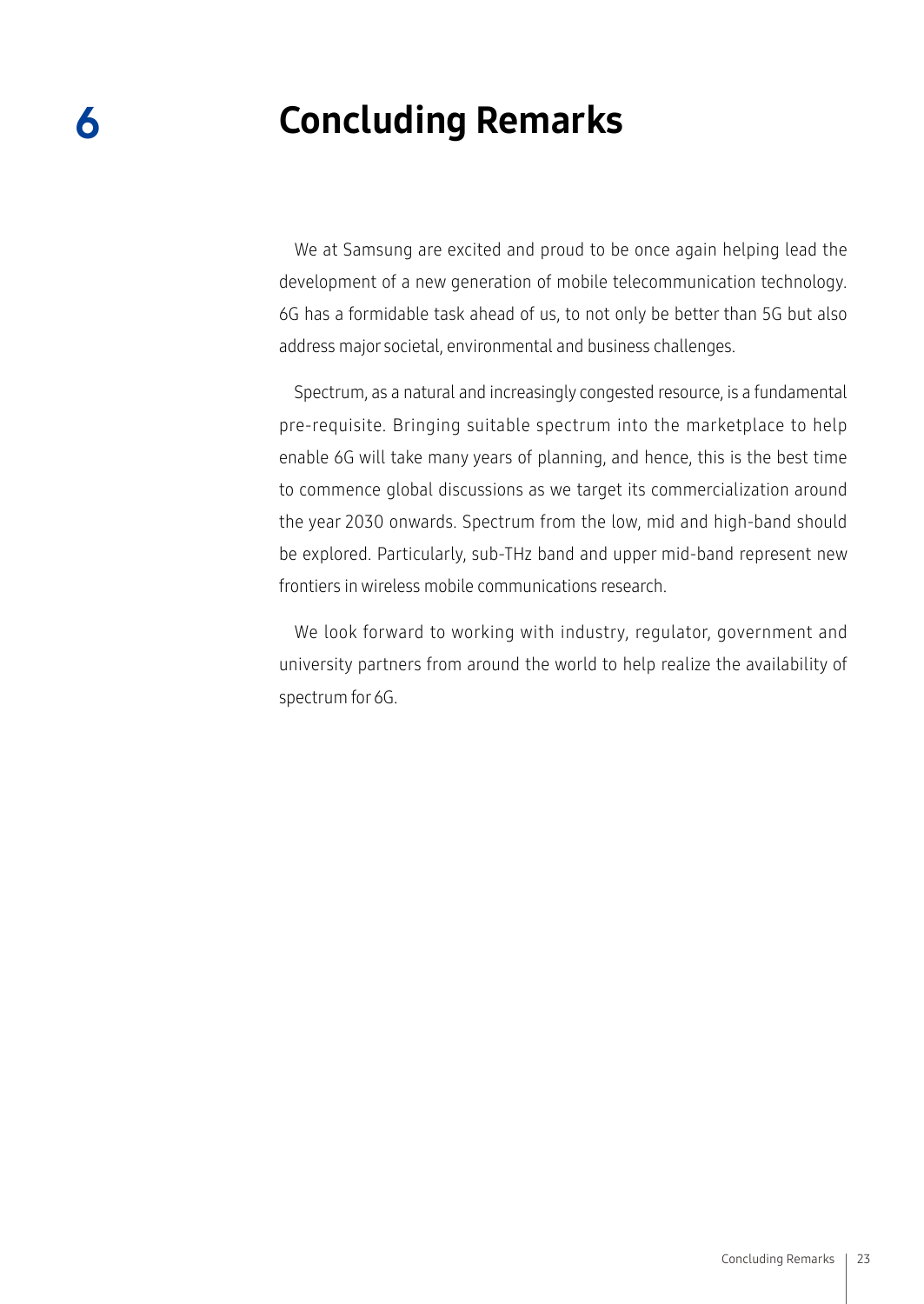## **References**

- Cisco, Cisco Edge-to-Enterprise IoT Analytics for Electric Utilities Solution Overview, Available at [1] https://www.cisco.com/c/en/us/solutions/collateral/data-center-virtualization/big-data/solutionoverview-c22-740248.html.
- [2] Samsung, 6G The Next Hyper Connected Experience for All, Available at https://research.samsung.com/next-generation-communications#6gPop, December 2020.
- Ofcom, Event entitled Unlocking the potential of Terahertz spectrum, July 2021 [3] Available at https://www.ofcom.org.uk/about-ofcom/latest/events and https://www.techuk.org/whatwe-deliver/events/ofcom-unlocking-the-potential-of-terahertz-spectrum.html.
- ITU-R, Recommendation ITU-R P.676-12 on Attenuation by atmospheric gases and related effects, [4] August 2019 Available at https://www.itu.int/rec/R-REC-P.676-12-201908-I/en.
- FCC, ET Docket No. 18-21 on Notice of Proposed Rulemaking and Order in the matter of Spectrum [5] Horizons, February 2018 Available at https://www.fcc.gov/document/oet-establishes-et-docketno-18-21.
- N. A. Abbasi, J. Gomez-Ponce, S. M. Shaikbepari, S. Rao, R. Kondaveti, S. Abu-Surra, G. Xu, C. Zhang, [6] and A. F. Molisch, Ultra-wideband double directional channel measurements for THz communications in urban environments, in ICC 2021-2021 IEEE International Conference on Communications (ICC). IEEE, 2021.
- Available at https://news.samsung.com/global/samsung-electronics-and-university-of-california-[7] santa-barbara-demonstrate-6g-terahertz-wireless-communication-prototype.
- Samsung, News article on Samsung Electronics and University of California Santa Barbara [8] Demonstrate 6G Terahertz Wireless Communication Prototype, June 2021 Available at https://news. samsung.com/global/samsung-electronics-and-university-of-california-santa-barbara-demonstrate-6g-terahertz-wireless-communication-prototype.
- [9] Shadi Abu-Surra, et al., End-to-end 140 GHz Wireless Link Demonstration with Fully-Digital Beamformed System, IEEE ICC 2021 Workshop – TeraCom.
- [10] Shadi Abu-Surra, et al., End-to-end 6G Terahertz Wireless Platform with Adaptive Transmit and Receive Beamforming, to be published at IEEE ICC 2022 Workshop – TeraCom.
- [11] GSMA, Estimating the mid-band spectrum needs in the 2025-2030 time frame, Available at https://www.gsma.com/spectrum/wp-content/uploads/2021/07/5G-Mid-Band-Spectrum-Needs-Vision-2030.pdf.